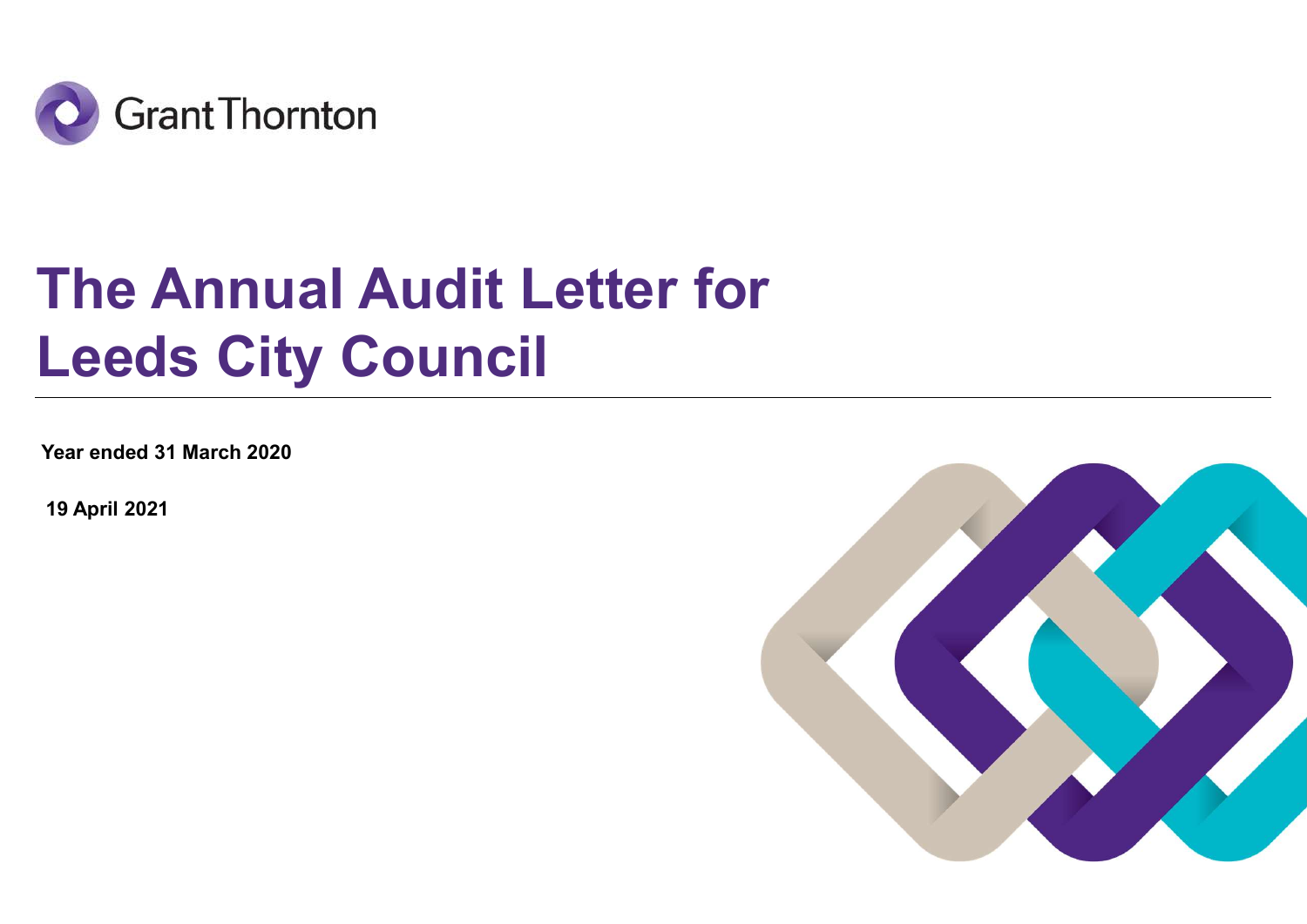### **Contents**



Your key Grant Thornton team members are:

Gareth Mills Engagement Lead T: 0113 200 2535 E: gareth.mills@uk.gt.com

Perminder Sethi Engagement Senior Manager

T: 0113 2002547 E: perminder.sethi@uk.gt.com

#### Andrew McNeil

Engagement Assistant Manager T: 0161 234 6366 E: andrew.mcneil@uk.gt.com

|              | <b>Section</b>                       | Page         |  |
|--------------|--------------------------------------|--------------|--|
|              | 1. Executive Summary                 | $\mathbf{3}$ |  |
|              | 2. Audit of the Financial Statements | $\sqrt{5}$   |  |
|              | 3. Value for Money conclusion        | 11           |  |
|              |                                      |              |  |
|              | <b>Appendices</b>                    |              |  |
| $\mathsf{A}$ | Reports issued and fees              | 17           |  |
|              |                                      |              |  |
|              |                                      |              |  |
|              |                                      |              |  |

#### Appendices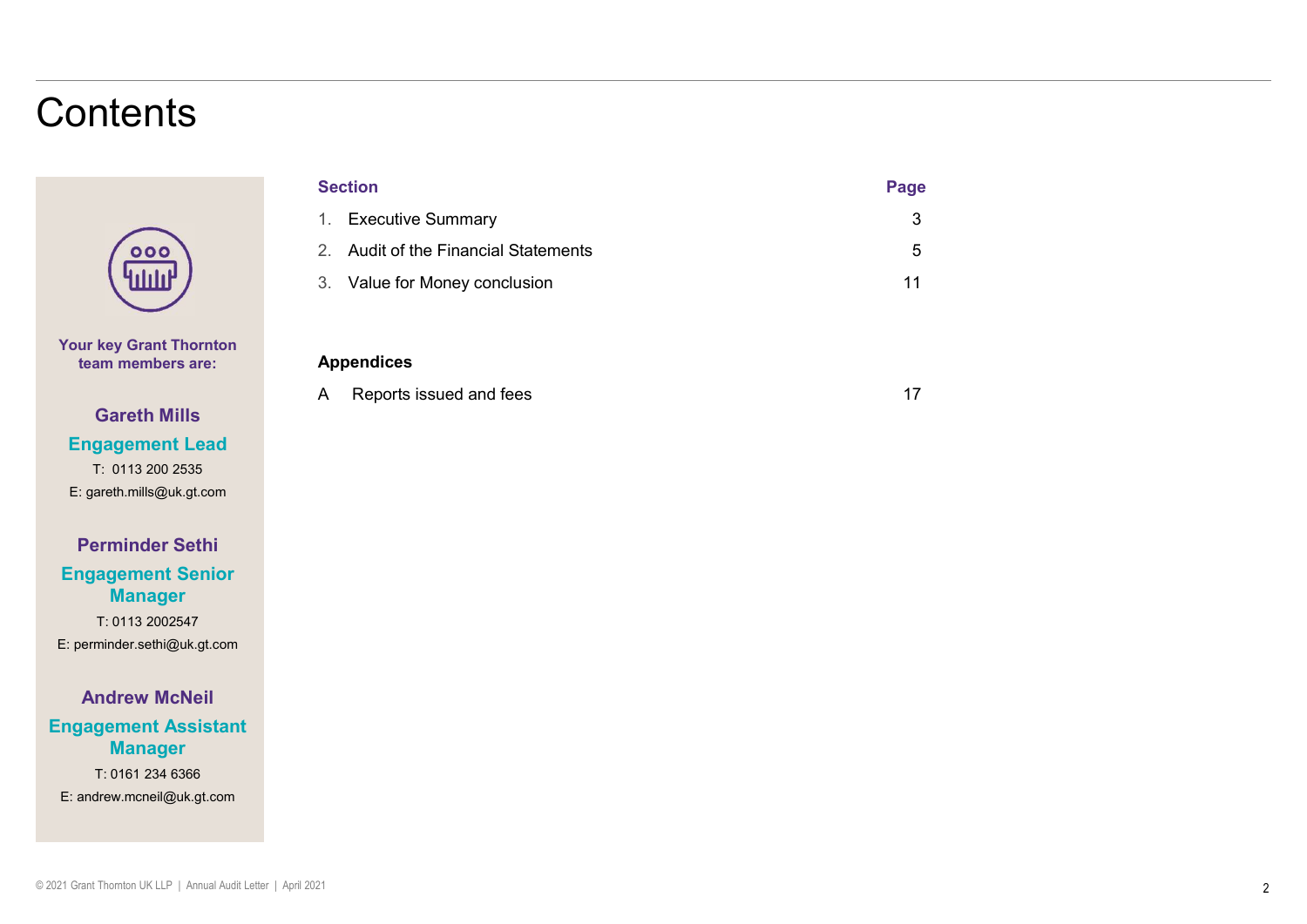## 1. Executive Summary

#### Purpose

This Letter is intended to provide a commentary on the results of our work to the Council and external stakeholders, and to highlight issues that we wish to . give an opinion on the Council's financial statements (section two) draw to the attention of the public. In preparing this Letter, we have followed<br>the National Audit Office (NAO)'s Code of Audit Prestice and Auditors of Auditors assess the Council's arrangements for securing economy, effi the National Audit Office (NAO)'s Code of Audit Practice and Auditor 1. Executive Summarises the key findings arising from the<br>
Dur Annual Audit Letter (Letter) summarises the key findings arising from the<br>
work that we have carried out at Leeds City Council (the Council) for the We have ca

Respective responsibilities<br>We have carried out our audit in accordance with the NAO's Code of Audit Practice,<br>which reflects the requirements of the Local Audit and Accountability Act 2014 (the<br>Act). Our key responsibilit We have carried out our audit in accordance with the NAO's Code of Audit Practice, which reflects the requirements of the Local Audit and Accountability Act 2014 (the Act). Our key responsibilities are to:

- 
- **Respective responsibilities**<br>
We have carried out our audit in accordance with the NAO's Code of Audit Practice,<br>
which reflects the requirements of the Local Audit and Accountability Act 2014 (the<br>
Act). Our key responsi Fractive **France Council's arrangements**<br>
We have carried out our audit in accordance with the NAO's Code of Audit Practice,<br>
which reflects the requirements of the Local Audit and Accountability Act 2014 (the<br>
Act). Our k effectiveness in its use of resources (the value for money conclusion) (section three).

#### Our work

| Our Annual Audit Letter (Letter) summarises the key findings arising from the<br>work that we have carried out at Leeds City Council (the Council) for the<br>year ended 31 March 2020.                                                                                                                                                                                                                                                                                                                                                                                                                                                    |                                                                                          | <b>Respective responsibilities</b><br>We have carried out our audit in accordance with the NAO's Code of Audit Practice,<br>which reflects the requirements of the Local Audit and Accountability Act 2014 (the                                                                                                                                                                                                                                          |  |
|--------------------------------------------------------------------------------------------------------------------------------------------------------------------------------------------------------------------------------------------------------------------------------------------------------------------------------------------------------------------------------------------------------------------------------------------------------------------------------------------------------------------------------------------------------------------------------------------------------------------------------------------|------------------------------------------------------------------------------------------|----------------------------------------------------------------------------------------------------------------------------------------------------------------------------------------------------------------------------------------------------------------------------------------------------------------------------------------------------------------------------------------------------------------------------------------------------------|--|
| This Letter is intended to provide a commentary on the results of our work to<br>the Council and external stakeholders, and to highlight issues that we wish to<br>draw to the attention of the public. In preparing this Letter, we have followed<br>the National Audit Office (NAO)'s Code of Audit Practice and Auditor<br>Guidance Note (AGN) 07 - 'Auditor Reporting'.<br>We reported the detailed findings from our audit work to the Council's<br>Corporate Governance and Audit Committee as those charged with<br>governance in our Audit Findings (ISA260) Report on 23 November 2020 and<br>8 February 2021.<br><b>Our work</b> |                                                                                          | Act). Our key responsibilities are to:<br>• give an opinion on the Council's financial statements (section two)<br>• assess the Council's arrangements for securing economy, efficiency and<br>effectiveness in its use of resources (the value for money conclusion) (section<br>three).<br>In our audit of the Council's financial statements, we comply with International<br>Standards on Auditing (UK) (ISAs) and other guidance issued by the NAO. |  |
| <b>Materiality</b>                                                                                                                                                                                                                                                                                                                                                                                                                                                                                                                                                                                                                         |                                                                                          | We determined materiality for the audit of the Council's financial statements to be £26,852k which was 1.3% of the Council's                                                                                                                                                                                                                                                                                                                             |  |
|                                                                                                                                                                                                                                                                                                                                                                                                                                                                                                                                                                                                                                            | gross revenue expenditure.                                                               |                                                                                                                                                                                                                                                                                                                                                                                                                                                          |  |
| <b>Financial Statements opinion</b>                                                                                                                                                                                                                                                                                                                                                                                                                                                                                                                                                                                                        | We issued an unqualified opinion on the Council's financial statements on 16 March 2021. |                                                                                                                                                                                                                                                                                                                                                                                                                                                          |  |
|                                                                                                                                                                                                                                                                                                                                                                                                                                                                                                                                                                                                                                            | the Council's financial position and its income and expenditure for the year.            | We included an emphasis of matter paragraph in our report in respect of the uncertainty relating to the valuation of land and<br>buildings and investment properties, as well as uncertainty in respect of some valuations of private equity and pooled property<br>funds as a result of the Coronavirus pandemic. This does not affect our opinion that the statements give a true and fair view of                                                     |  |
| <b>Whole of Government Accounts</b><br>(WGA)                                                                                                                                                                                                                                                                                                                                                                                                                                                                                                                                                                                               |                                                                                          | We are currently completing work on the Council's consolidation return following guidance issued by the NAO.                                                                                                                                                                                                                                                                                                                                             |  |
| We did not identify any matters which required us to exercise our additional statutory powers.<br>Use of statutory powers                                                                                                                                                                                                                                                                                                                                                                                                                                                                                                                  |                                                                                          |                                                                                                                                                                                                                                                                                                                                                                                                                                                          |  |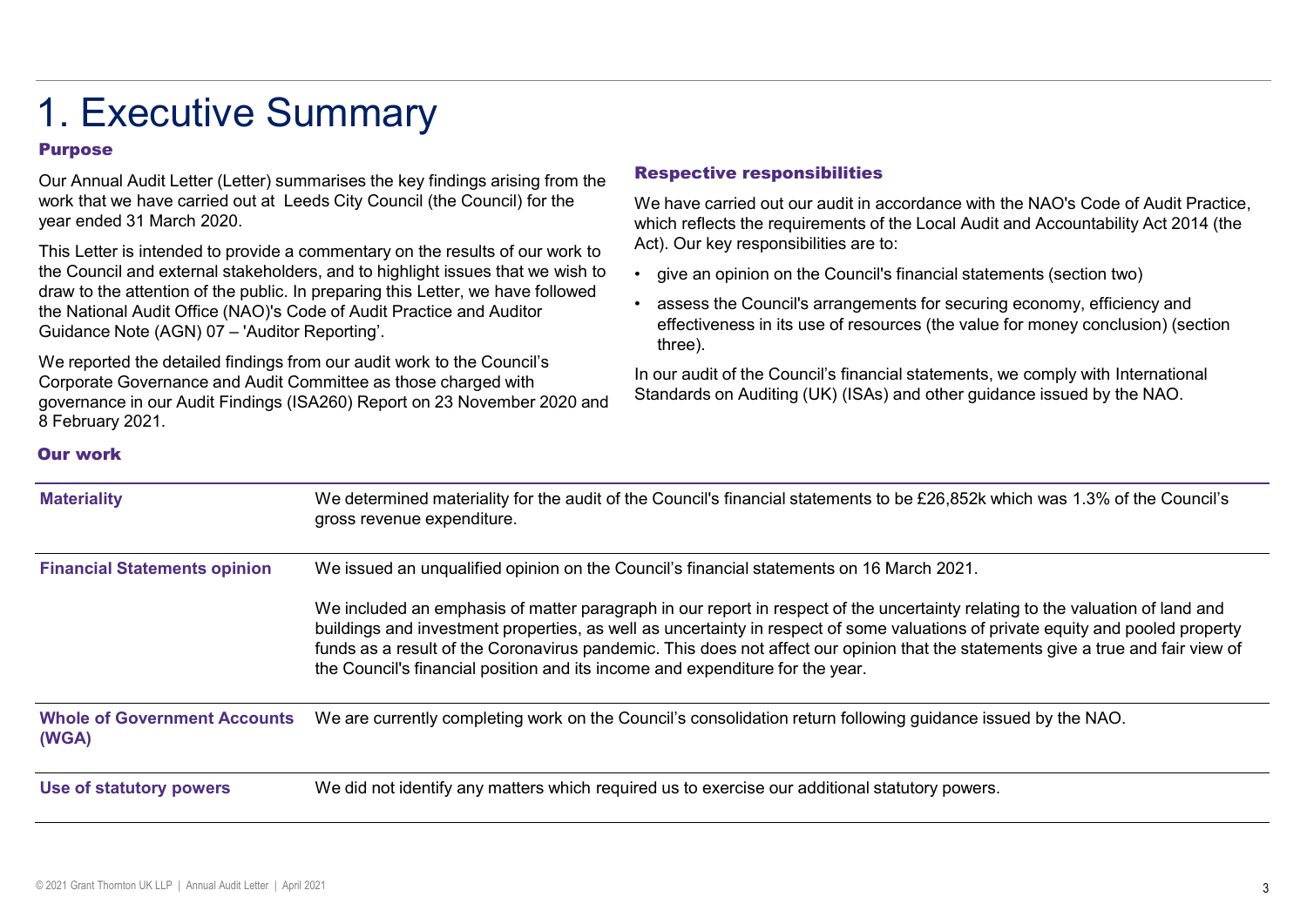### Executive Summary

| Executive Summary                   |                                                                                                                                                                                                                                                                                                                                                                                                                                                                                         |
|-------------------------------------|-----------------------------------------------------------------------------------------------------------------------------------------------------------------------------------------------------------------------------------------------------------------------------------------------------------------------------------------------------------------------------------------------------------------------------------------------------------------------------------------|
| <b>Value for Money arrangements</b> | Our Audit Findings Report last year identified the low level of Council reserves and recommended these be reviewed. Whilst the<br>Council took action and started to increase its reserves, these had not been sufficiently built up when the Council went into the<br>Covid-19 pandemic.                                                                                                                                                                                               |
|                                     | The financial impact of Covid-19 has been significant on the Council and highlights the inadequacy of the Council's General Fund<br>Reserves and balances to cushion the impact of major events, requiring the Council to take a range of unplanned and short term<br>measures to manage the additional costs.                                                                                                                                                                          |
|                                     | This situation indicates weaknesses in the level of General Fund Reserves to deal with significant unforeseen circumstances<br>resulting from the Council's arrangements for financial management. We therefore issued a qualified 'except for' value for money<br>conclusion. Except for this matter, the Council had proper arrangements for securing economy, efficiency and effectiveness in its<br>use of resources. Further information on our VFM work is detailed from page 11. |
| <b>Certificate</b>                  | We are currently unable to certify that we have completed the audit of the financial statements of Leeds City Council. This is<br>because we have yet to complete work on the Council's Whole of Government Accounts consolidation return. Once this is<br>completed, we will be able to certify that we have completed the audit of the Council's financial statements in accordance with the                                                                                          |

#### Working with the Council

The outbreak of the Covid-19 coronavirus pandemic has had a significant impact on the normal operations of the Council, both operationally and in preparing the financial statements. Restrictions for non-essential travel has meant both Council and audit staff have had to work remotely, including remotely accessing working papers and financial systems. In addition, face to face meetings have been replaced by telephone and video conferencing arrangements which has also extended to Council Committee meetings including the Corporate Governance and Audit Committee.

This is our second year of audit at Leeds City Council and we believe we have continued to develop professional working relationships with your officers.

We have held regular liaison meetings with the Section 151 Officer and her senior finance team, particularly since the start of the pandemic, to understand the financial and operational impact on the Council

We would like to record our appreciation for the assistance and co-operation provided to us during our audit by the Council's staff .

> Grant Thornton UK LLP April 2021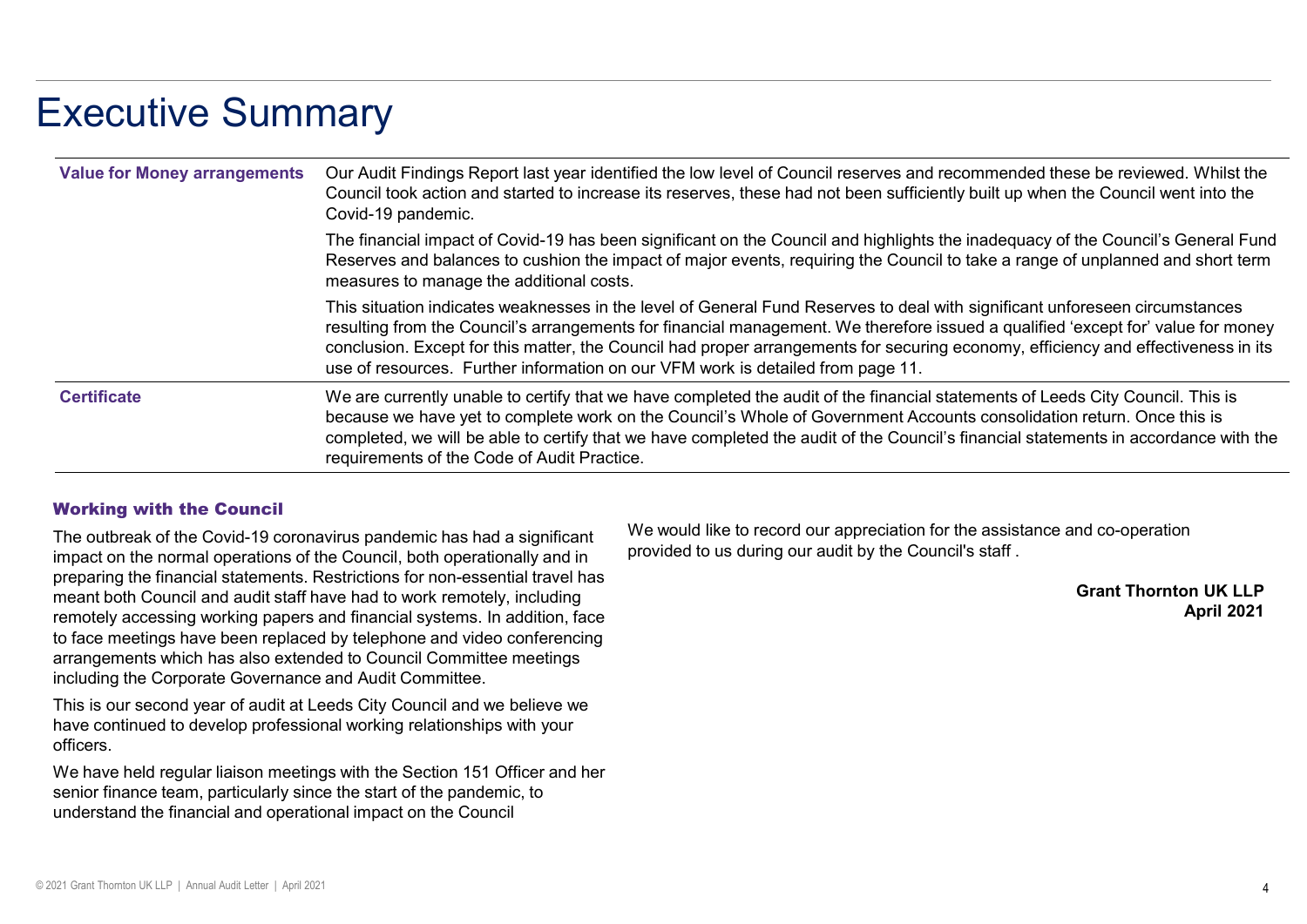#### Our audit approach

#### **Materiality**

In our audit of the Council financial statements, we use the concept of materiality to determine the nature, timing and extent of our work, and in evaluating the results of our work. We define materiality as the size of the **the accounting policies are appropriate**, have been consistently applied and misstatement in the financial statements that would lead a reasonably

We determined materiality for the audit of the Council's financial statements <br>Alternation of the financial statements gives a true and fair view. to be £26,852k, which is 1.3% of the Council's gross revenue expenditure. We used this benchmark as, in our view, users of the Council's financial statements are most interested in where the Council has spent its revenue in the year.

We also set a lower level of specific materiality for senior officer remuneration.

We set a lower threshold of £1,074k, above which we reported errors to the Corporate Governance and Audit Committee in our Audit Findings Report.

#### The scope of our audit

Our audit involves obtaining sufficient evidence about the amounts and disclosures in the financial statements to give reasonable assurance that they are free from material misstatement, whether caused by fraud or error. This includes assessing whether: • the scope of our audit<br>
Our audit involves obtaining sufficient evidence about the amounts and disclosures in<br>
the financial statements to give reasonable assurance that they are free from material<br>
• the accounting poli • the financial statements to give reasonable account the amounts and disclosures in the financial statements to give reasonable assurance that they are fersom material emisstatement, whether caused by fraud or error. This

- adequately disclosed;
- knowledgeable person to change or influence their economic decisions.<br>• the significant accounting estimates made by management are reasonable; and<br>• the significant accounting estimates made by management are reasonable;
	-

Fine scope of our audit<br>
Our audit involves obtaining sufficient evidence about the amounts and disclosures in<br>
the financial statements to give reasonable assurance that they are free from material<br>
inistatement, whether We also read the remainder of the Statement of Accounts to check it is consistent with our understanding of the Council and with the financial statements included in the Statement of Accounts on which we gave our opinion.

We carry out our audit in accordance with ISAs (UK) and the NAO Code of Audit Practice. We believe that the audit evidence we have obtained is sufficient and appropriate to provide a basis for our opinion.

Our audit approach was based on a thorough understanding of the Council's business and is risk based.

We identified key risks and set out overleaf the work we performed in response to these risks and the results of this work.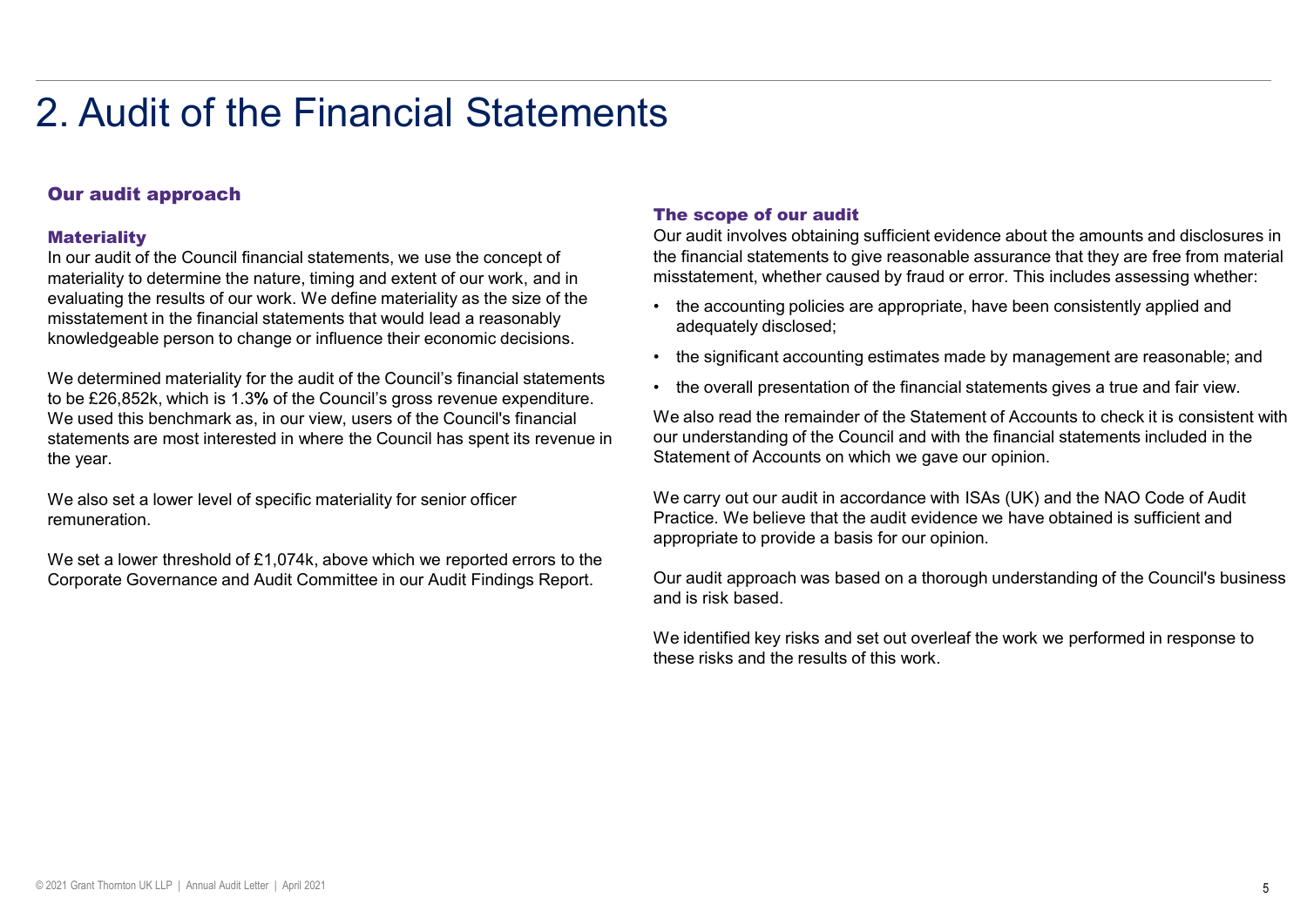#### Significant Audit Risks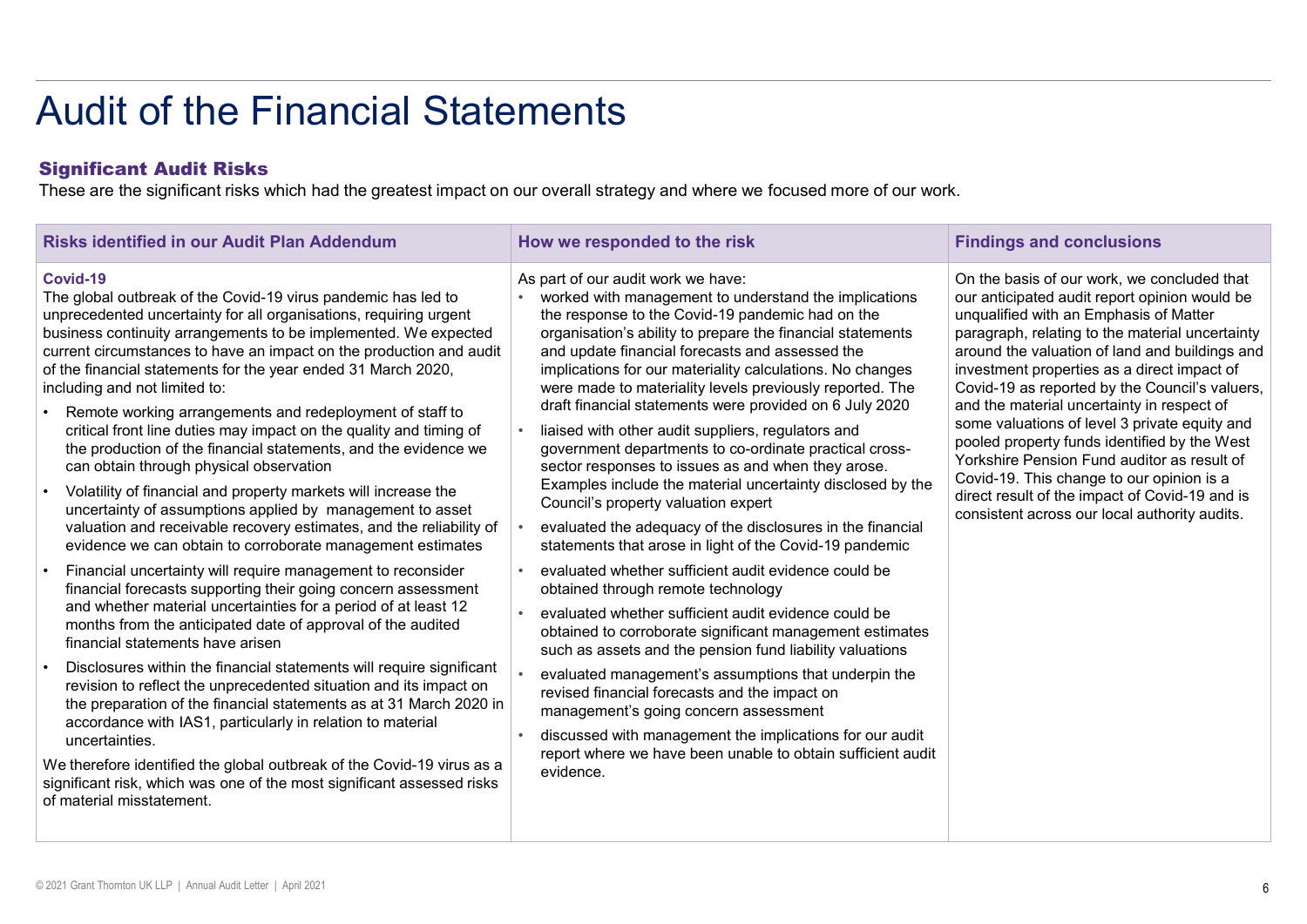#### Significant Audit Risks continued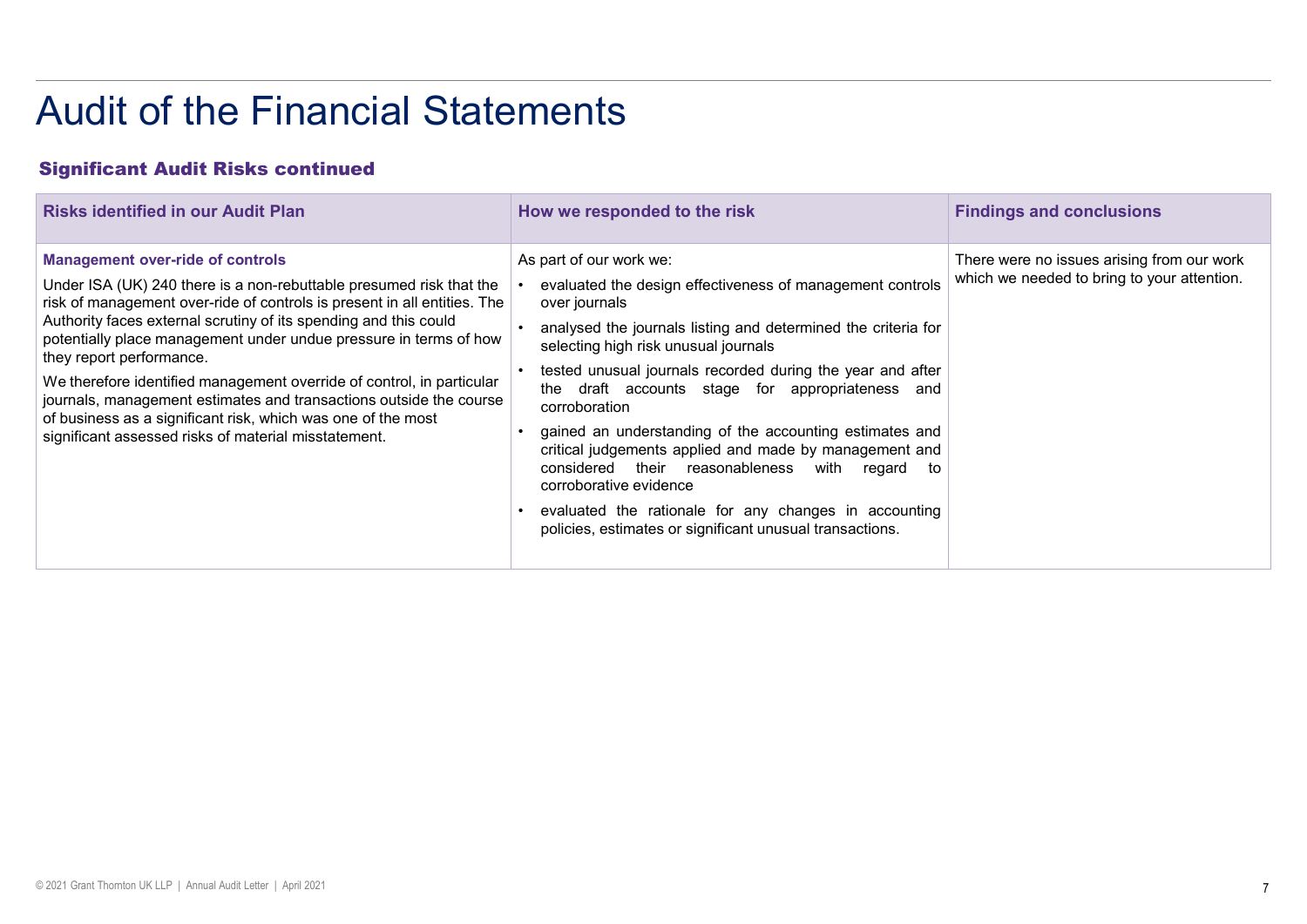#### Significant Audit Risks continued

| <b>Audit of the Financial Statements</b><br><b>Significant Audit Risks continued</b>                                                                                                                                                                                                                                                                                                                                                                                                                                                                                                                                                                                                                                                                                                                                                                                                                         |                                                                                                                                                                                                                                                                                                                                                                                                                                                                                                                                                                                                                                                                                                                                                                                                                                                                                                                                                                                                                                                                                                                                                                                                                                                                                                                                                                                                                                                                            |                                                                                                                                                                                                                                                                                                                                                                                                                                                                                                                                                                                                                                                                                                                        |  |  |
|--------------------------------------------------------------------------------------------------------------------------------------------------------------------------------------------------------------------------------------------------------------------------------------------------------------------------------------------------------------------------------------------------------------------------------------------------------------------------------------------------------------------------------------------------------------------------------------------------------------------------------------------------------------------------------------------------------------------------------------------------------------------------------------------------------------------------------------------------------------------------------------------------------------|----------------------------------------------------------------------------------------------------------------------------------------------------------------------------------------------------------------------------------------------------------------------------------------------------------------------------------------------------------------------------------------------------------------------------------------------------------------------------------------------------------------------------------------------------------------------------------------------------------------------------------------------------------------------------------------------------------------------------------------------------------------------------------------------------------------------------------------------------------------------------------------------------------------------------------------------------------------------------------------------------------------------------------------------------------------------------------------------------------------------------------------------------------------------------------------------------------------------------------------------------------------------------------------------------------------------------------------------------------------------------------------------------------------------------------------------------------------------------|------------------------------------------------------------------------------------------------------------------------------------------------------------------------------------------------------------------------------------------------------------------------------------------------------------------------------------------------------------------------------------------------------------------------------------------------------------------------------------------------------------------------------------------------------------------------------------------------------------------------------------------------------------------------------------------------------------------------|--|--|
| <b>Risks identified in our Audit Plan</b><br><b>Findings and conclusions</b><br>How we responded to the risk                                                                                                                                                                                                                                                                                                                                                                                                                                                                                                                                                                                                                                                                                                                                                                                                 |                                                                                                                                                                                                                                                                                                                                                                                                                                                                                                                                                                                                                                                                                                                                                                                                                                                                                                                                                                                                                                                                                                                                                                                                                                                                                                                                                                                                                                                                            |                                                                                                                                                                                                                                                                                                                                                                                                                                                                                                                                                                                                                                                                                                                        |  |  |
| <b>Valuation of land and buildings</b><br>The Authority re-values its land and buildings on an annual and<br>rolling five-yearly basis. This valuation represents a significant<br>estimate by management in the financial statements due to the<br>size of the numbers involved (some £5.3 billion) and the<br>sensitivity of this estimate to changes in key assumptions.<br>Additionally, management will need to ensure the carrying value<br>in the Authority's financial statements is not materially different<br>from the current value or the fair value (for surplus assets) at the<br>financial statements date, where a rolling programme is used.<br>We therefore identified valuation of land and buildings, particularly<br>revaluations and impairments, as a significant risk, which was one<br>of the most significant assessed risks of material misstatement,<br>and a key audit matter. | As part of our audit work, we have:<br>evaluated management's processes and assumptions for<br>the calculation of the estimate, the instructions issued to<br>valuation experts and the scope of their work<br>evaluated the competence, capabilities and objectivity of<br>the valuation experts<br>discussed with the valuers the basis on which the<br>valuation was carried out<br>carried out completeness and accuracy testing of the<br>underlying information provided to the valuer used to<br>determine the estimate including floor areas<br>challenged the information and assumptions used by the<br>valuers to assess completeness and consistency with our<br>understanding<br>in a new development for 2019-20, engaged our own<br>valuer to assess the instructions to the Authority's valuers,<br>the Authority's valuers' report and the assumptions that<br>underpin the valuation<br>tested revaluations made during the year to see if they<br>had been input correctly into the Authority's asset register<br>evaluated the assumptions made by management for<br>those assets not revalued during the year and how<br>management had satisfied themselves that these were not<br>materially different to current value at year end<br>considered, where the valuation date was not 31 March<br>2020 for assets valued in year, the arrangements<br>management had used to ensure the valuation remains<br>materially appropriate at 31 March 2020. | The Council uses five specialist valuers. Our audit<br>work did not identify any issues in respect of the<br>valuation of land and buildings except for the<br>following matter.<br>Three of the valuation reports included a material<br>valuation uncertainty paragraph as a result of<br>Covid-19 as well as being reported in the<br>Council's financial statements. We considered it<br>appropriate to include an emphasis of matter in<br>our audit opinion relating to this material<br>uncertainty in respect of Council Housing and<br>Investment Properties. It is important to note that<br>this is a national issue, applying to most local<br>authorities with material land and building asset<br>bases. |  |  |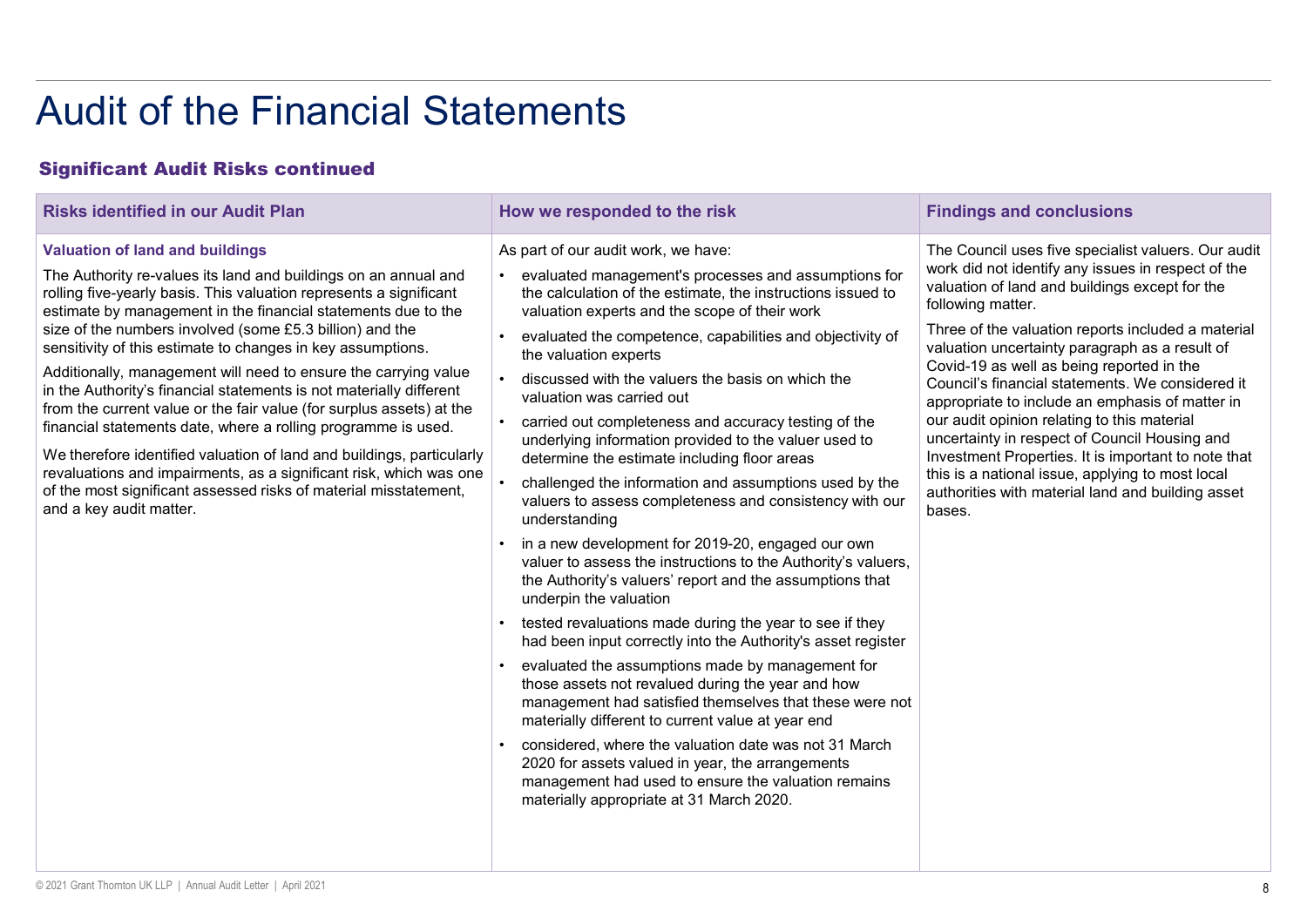### Significant Audit Risks continued

| <b>Audit of the Financial Statements</b><br><b>Significant Audit Risks continued</b><br><b>Risks identified in our Audit Plan</b><br><b>Findings and conclusions</b><br>How we responded to the risk                                                                                                                                                                                                                                                                                                                                                                                                                                                                                              |                                                                                                                                                                                                                                                                                                                                                                                                                                                                                                                                                                                                                                                                                                                                                                                                                                                                                                                                                                                                                                                                                                                                                                                                                                                                                                                                                                                                                                                                                                        |                                                                                                                                                                                                                                                                                                                                                                                                                                                                                                                                                                                                                                                                                                                                                                                                                                                                                                                                                                                                                                                                                                                                                                                                                                                                                                                                                                                                                                                                                                                                                                                                                                                                                                                           |  |  |
|---------------------------------------------------------------------------------------------------------------------------------------------------------------------------------------------------------------------------------------------------------------------------------------------------------------------------------------------------------------------------------------------------------------------------------------------------------------------------------------------------------------------------------------------------------------------------------------------------------------------------------------------------------------------------------------------------|--------------------------------------------------------------------------------------------------------------------------------------------------------------------------------------------------------------------------------------------------------------------------------------------------------------------------------------------------------------------------------------------------------------------------------------------------------------------------------------------------------------------------------------------------------------------------------------------------------------------------------------------------------------------------------------------------------------------------------------------------------------------------------------------------------------------------------------------------------------------------------------------------------------------------------------------------------------------------------------------------------------------------------------------------------------------------------------------------------------------------------------------------------------------------------------------------------------------------------------------------------------------------------------------------------------------------------------------------------------------------------------------------------------------------------------------------------------------------------------------------------|---------------------------------------------------------------------------------------------------------------------------------------------------------------------------------------------------------------------------------------------------------------------------------------------------------------------------------------------------------------------------------------------------------------------------------------------------------------------------------------------------------------------------------------------------------------------------------------------------------------------------------------------------------------------------------------------------------------------------------------------------------------------------------------------------------------------------------------------------------------------------------------------------------------------------------------------------------------------------------------------------------------------------------------------------------------------------------------------------------------------------------------------------------------------------------------------------------------------------------------------------------------------------------------------------------------------------------------------------------------------------------------------------------------------------------------------------------------------------------------------------------------------------------------------------------------------------------------------------------------------------------------------------------------------------------------------------------------------------|--|--|
| Valuation of pension fund net liability<br>The Authority's pension fund net liability, as reflected in its<br>balance sheet as the net defined benefit liability, represents<br>a significant estimate in the financial statements.<br>The pension fund net liability is considered a significant<br>estimate due to the size of the numbers involved (£1.5<br>billion in the Authority's balance sheet at 31 March 2019)<br>and the sensitivity of the estimate to changes in key<br>assumptions.<br>We therefore identified valuation of the Authority's pension<br>fund net liability as a significant risk, which was one of the<br>most significant assessed risks of material misstatement. | As part of our work, we have:<br>updated our understanding of the processes and<br>$\bullet$<br>controls put in place by management to ensure that the<br>Authority's pension fund net liability is not materially<br>misstated and evaluated the design of the associated<br>controls<br>evaluated the instructions issued by management to<br>their management expert (an actuary) for this estimate<br>and the scope of the actuary's work<br>assessed the competence, capabilities and objectivity of<br>the actuary who carried out the Authority's pension fund<br>valuation<br>assessed the accuracy and completeness of the<br>information provided by the Authority to the actuary to<br>estimate the liability<br>tested the consistency of the pension fund asset and<br>liability and disclosures in the notes to the core financial<br>statements with the actuarial report from the actuary<br>undertook procedures to confirm the reasonableness of<br>the actuarial assumptions made by reviewing the report<br>of the consulting actuary (as auditor's expert) and<br>performing any additional procedures suggested within<br>the report<br>commenced work to obtain assurances from the auditor<br>of the West Yorkshire Pension Fund as to the controls<br>surrounding the validity and accuracy of membership<br>data; contributions data and benefits data sent to the<br>actuary by the pension fund and the fund assets<br>valuation in the pension fund financial statements. | The following key issues arose from our audit work on<br>the Council's pension fund liability:<br>the Council was advised by the West Yorkshire<br>Pension Fund (WYPF) in early September that AON<br>Hewitt (the actuary) had identified an error in the<br>asset return calculations used for the overall WYPF<br>fund asset figures. The impact for Leeds was is to<br>increase the value of pension assets by £21.6m.<br>The Council adjusted the accounts for this issue<br>we asked the Council to obtain confirmation that the<br>impact of the McCloud judgement had been included<br>and the likely impact of the Goodwin judgement on<br>the pension fund net liability at 31 March 2020. The<br>Council's actuary confirmed:<br>the impact of the McCloud judgement had<br>been included in the pension fund net<br>liability at 31 March 2020<br>the impact of the Goodwin judgement<br>totalled -£9.73m. This issue arose after the<br>Council had prepared its draft accounts.<br>The Council adjusted for this amount.<br>the West Yorkshire Pension Fund auditor identified<br>that some investments within Level 2 of the Fair<br>Value hierarchy should have been classified as<br>Level 3. As a result, they identified a difference for<br>Level 3 private equity investments of £69.1m. The<br>Council added a note to its accounts to explain this<br>difference<br>the West Yorkshire Pension Fund audit opinion for<br>2019-20 included a material uncertainty paragraph<br>relating to Covid-19 in respect of some valuations of<br>level 3 private equity and pooled property funds.<br>These were disclosed in the Council's accounts and<br>we also included as a material uncertainty in our |  |  |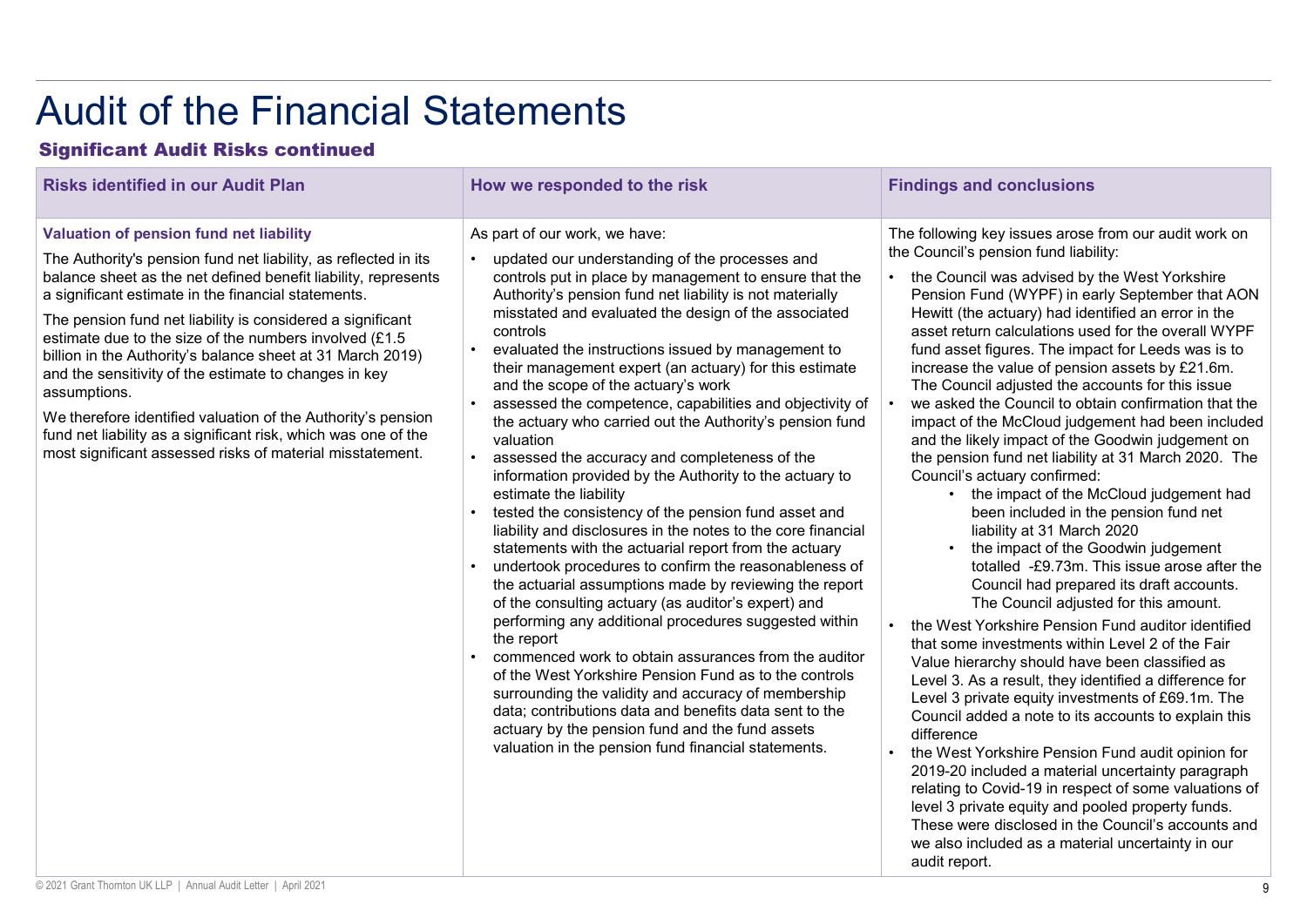#### Audit opinion

2021.

#### Preparation of the financial statements

The outbreak of the Covid-19 coronavirus pandemic had a significant impact on the accounts preparation and audit process. Restrictions for non-essential travel meant both Council and audit staff had to work remotely, including remotely accessing working papers and financial systems. In addition, face to face meetings were replaced by telephone and video conferencing arrangements.

The Council presented us with draft financial statements in accordance with the agreed deadline. The provision of accounts working papers was initially delayed as a suitable platform to provide these was not available. There were some undoubted challenges arising from delivering the year-end audit in a wholly remote fashion, with both finance colleagues and members of the audit team all working from home. This remote working on both sides, combined with the increased level of audit testing performed and audit evidence required resulted in the audit fieldwork taking longer than planned. We have held discussions with the Chief Finance Officer after issuing our audit opinion on the 2019/20 financial statements to consider opportunities to improve the audit process and working papers for 2020/21. The Council presented us with draft financial statements in accordance with the<br>signeed deadline. The provision of accounts working papers was initially delayed as<br>suitable platform to provide these was not available. The agreed dealine. The provision of accounts working papers was initially delayed as a<br>suitable platform to provide these was not available. There were some undoubted<br>challenges arising from delivering the year-end audit in a the<br>Illenges arising from delivering the year-end audti in a wholly remote fastion, with<br>the increased level of audit (sting<br>performed and audit evidence continue term of and the increased level of audit testing<br>the perfo Franche working on both sides, combined with the increased level of audit esting and the properties the performed and addit evidence required resulted in the cautifield<br>
then planned. We have held discussions with the Chie formed and autit evidence required resulted in the audit fieldwork raking longer<br>
for paramed And when the studies of the same in the consider of flice of the ratio field in the same of the consider opportunities to<br>
the

All information and explanations requested from management was provided. We would like to record our thanks to the finance team in providing the information requested remotely despite the challenges of remote working resulting from Covid-19.

#### Issues arising from the audit of the financial statements

We reported the key issues from our audit to the Council's Corporate Governance and Audit Committee on 23 November 2020 and 8 February 2021.

In addition to the key audit risks reported previously, we identified the following

- £9.73m resulting from the impact of the Goodwin judgement
- Cash Equivalents
- 

We issued an unqualified opinion on the Council's financial statements on 16 March • Merrion House – an adjustment to recognise the receipt of 50% of the advance rental • Merrion House – an adjustment to recognise the receipt of 50% of the advance rental<br>prepayment for Merrion House (£27.33m) as a return of capital, rather than as deferred<br>income (or income) and reducing the fair value o prepayment for Merrion House (£27.33m) as a return of capital, rather than as deferred income (or income) and reducing the fair value of the Council's holding in the LLP in the 2019-20 accounts (to £8.45m). A Prior Period Adjustment (PPA) was also required to correctly account for the advance rental prepayment received in 2018-19. This adjustment recognises the receipt of the advance rental prepayment as a return of capital to the Council.

> The Council processed all the adjustments identified. Except for Merrion House, none of the adjustments impacted on the Council's Useable Reserves position. The key impact of the Merrion House adjustment was to reduce deferred income by £27.33m and increase the Council's Useable Capital Receipts by the same amount in 2018-19.

#### Annual Governance Statement and Narrative Report

We are also required to review the Council's Annual Governance Statement and Narrative Report. It published them on its website alongside the draft Statement of Accounts.

Both documents were prepared in line with the CIPFA Code and relevant supporting guidance. We confirmed that both documents were consistent with the financial statements prepared by the Council and with our knowledge of the Council.

#### Whole of Government Accounts (WGA)

We are currently undertaking work in line with instructions provided by the NAO. Once this work is complete, we expect to issue an assurance statement for the group auditor.

#### Certificate of closure of the audit

We are unable to certify at this time that we have completed the audit of the financial statements of Leeds City Council. This is because we have yet to complete work on the Council's Whole of Government Accounts consolidation return. Once completed, we will be able to certify that we have completed the audit of the Council's financial statements in accordance with the requirements of the Code of Audit Practice.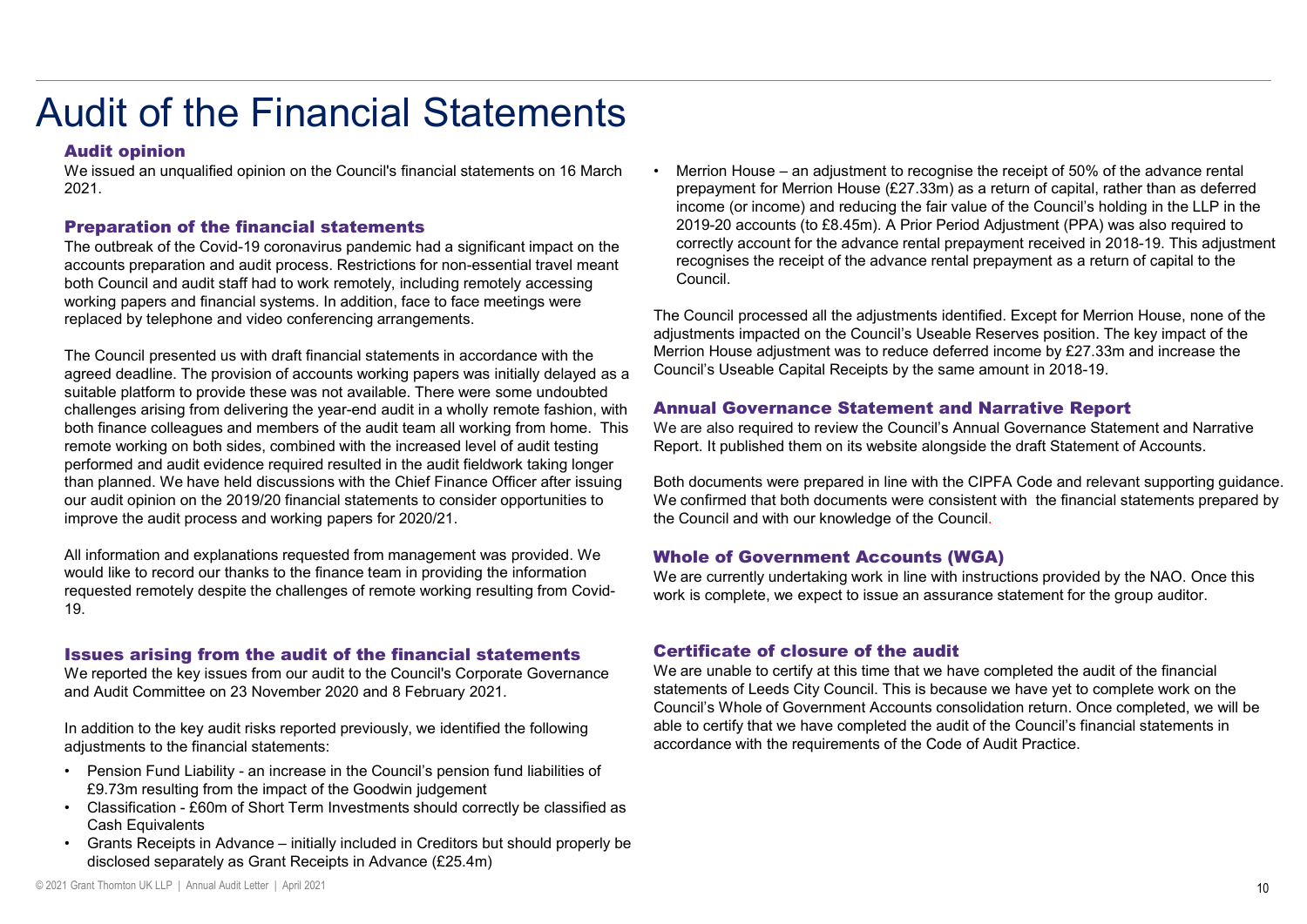#### **Background**

We carried out our review in accordance with the NAO Code of Audit Practice, following the guidance issued by the NAO in April 2020 which specified the criterion for auditors to evaluate:

In all significant respects, the audited body takes properly informed decisions and deploys resources to achieve planned and sustainable outcomes for taxpayers and local people.

#### Key findings

Our first step in carrying out our work was to perform a risk assessment and identify the risks where we concentrated our work.

The risks we identified and the work we performed are set out overleaf.

As part of our Audit Findings report agreed with the Council in November 2020 and February 2021, we agreed three recommendation to address our findings.

#### Overall Value for Money conclusion

We issued a qualified 'except for' value for money conclusion because our work identified weaknesses in the level of General Fund Reserves to deal with significant unforeseen circumstances resulting from the Council's arrangements for financial management. Except for this matter, the Council had proper arrangements for securing economy, efficiency and effectiveness in its use of resources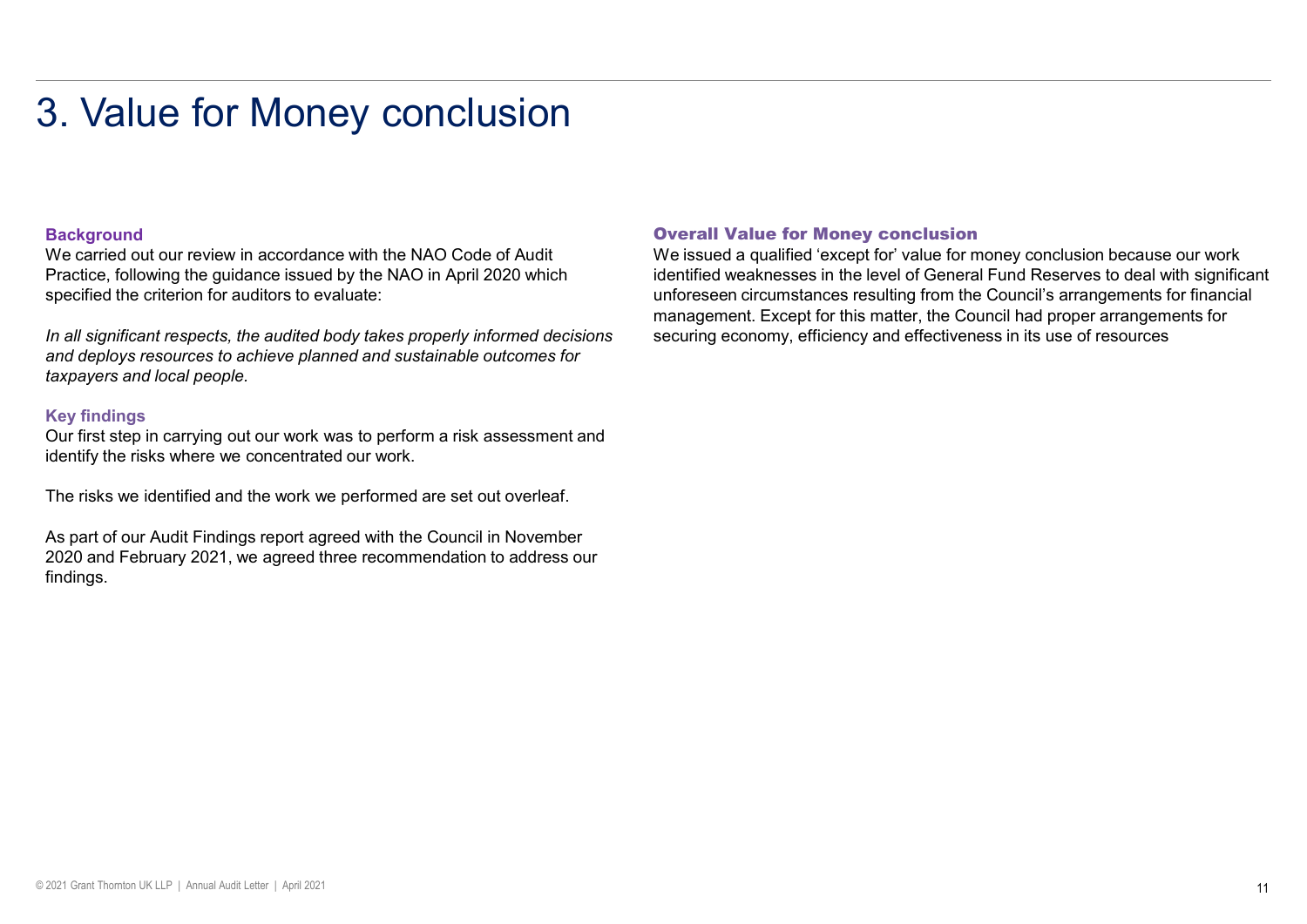#### Value for Money Risks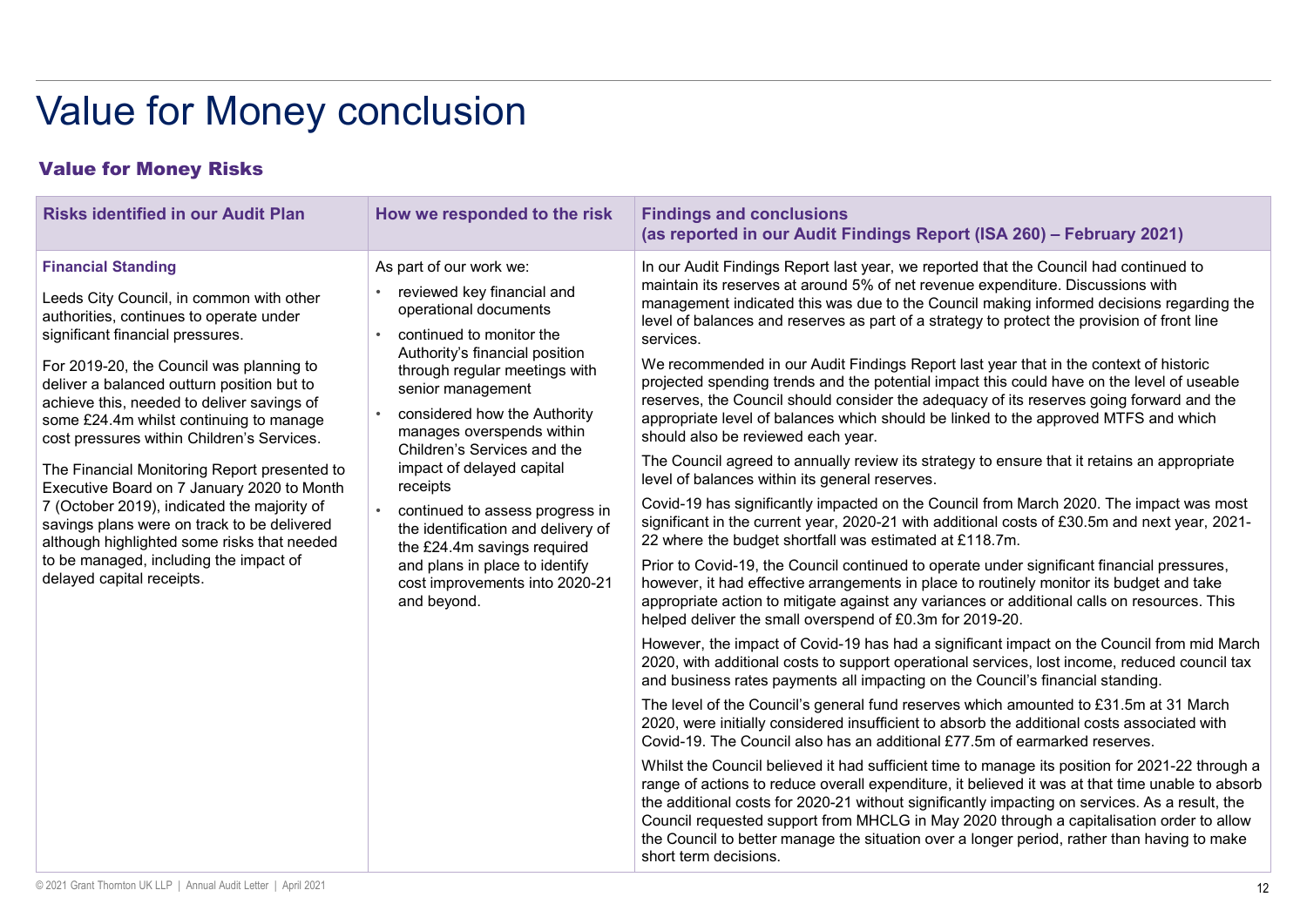| <b>Value for Money conclusion</b><br><b>Value for Money Risks continued</b> |                              |                                                                                                                                                                                                                                                                                                                                                                                                                                                                                                                                                                                                                                                                                                                                                                                                                                                                                                                                                                                                                                                                                                                                                                                                                                                                                                                                                                                                                                                                                                                                                                                                                                                                              |  |
|-----------------------------------------------------------------------------|------------------------------|------------------------------------------------------------------------------------------------------------------------------------------------------------------------------------------------------------------------------------------------------------------------------------------------------------------------------------------------------------------------------------------------------------------------------------------------------------------------------------------------------------------------------------------------------------------------------------------------------------------------------------------------------------------------------------------------------------------------------------------------------------------------------------------------------------------------------------------------------------------------------------------------------------------------------------------------------------------------------------------------------------------------------------------------------------------------------------------------------------------------------------------------------------------------------------------------------------------------------------------------------------------------------------------------------------------------------------------------------------------------------------------------------------------------------------------------------------------------------------------------------------------------------------------------------------------------------------------------------------------------------------------------------------------------------|--|
| Risks identified in our audit plan                                          | How we responded to the risk | <b>Findings and conclusions</b><br>(as reported in our Audit Findings Report (ISA 260) - February 2021)                                                                                                                                                                                                                                                                                                                                                                                                                                                                                                                                                                                                                                                                                                                                                                                                                                                                                                                                                                                                                                                                                                                                                                                                                                                                                                                                                                                                                                                                                                                                                                      |  |
| <b>Financial Standing continued</b>                                         |                              | We understand from the November 2020 Executive Board Report, that if support was not<br>agreed with MHCLG by the end of November, the Council would bring forward budget<br>proposals to balance the budget for 2020-21 in December 2020. We understand the Chief<br>Finance Officer did not consider a S114 Notice under the Local Government Finance Act<br>1988 (where expenditure of the authority is likely to exceed the resources available) would be<br>likely, although this has not been ruled out.<br>When Covid-19 took hold in late March and early April, the Council took a range of actions to<br>mitigate the financial impact of Covid-19, and believed it had sufficient time to manage the<br>additional financial pressures resulting from Covid-19 in 2021-22, however, it considered it<br>may not be able to absorb the additional costs relating to 2020-21, and in May 2020,<br>requested additional support from the Ministry of Housing Communities and Local<br>Government (MHCLG) and Treasury. We understand from management that the request for<br>a capitalisation order was an informed decision taken by the Council to allow it to manage<br>the situation over a longer period, rather than having to make short term decisions.<br>Since this time, the Council has been taking steps to reduce the budget gap resulting from<br>Covid-19 through a range of measures, and by November 2020, had reduced the gap to<br>£30.5m (from some £95.1m). At this point, the Council felt it was able to manage the<br>remaining additional costs for 2020-21 and withdrew its application for a capitalisation order<br>on 12 November 2020. |  |
|                                                                             |                              | <b>Conclusion</b>                                                                                                                                                                                                                                                                                                                                                                                                                                                                                                                                                                                                                                                                                                                                                                                                                                                                                                                                                                                                                                                                                                                                                                                                                                                                                                                                                                                                                                                                                                                                                                                                                                                            |  |
|                                                                             |                              | Overall, if Covid-19 had not taken place, the Council's financial position would have<br>continued to be sufficiently stable to manage the financial impact of small unforeseen events<br>as in previous years, however, the financial impact of Covid-19 has been significant and<br>highlights the inadequacy of the Council's General Fund Reserves and balances to cushion<br>the impact of major events, requiring the Council to take a range of unplanned and short term<br>measures to manage the additional costs.                                                                                                                                                                                                                                                                                                                                                                                                                                                                                                                                                                                                                                                                                                                                                                                                                                                                                                                                                                                                                                                                                                                                                  |  |
|                                                                             |                              | This situation indicates weaknesses in the level of General Fund Reserves to deal with<br>significant unforeseen circumstances resulting from the Council's arrangements for financial<br>management. Except for this matter, the Council had proper arrangements for securing<br>economy, efficiency and effectiveness in its use of resources. We therefore issued a qualified<br>'except for' value for money conclusion.                                                                                                                                                                                                                                                                                                                                                                                                                                                                                                                                                                                                                                                                                                                                                                                                                                                                                                                                                                                                                                                                                                                                                                                                                                                 |  |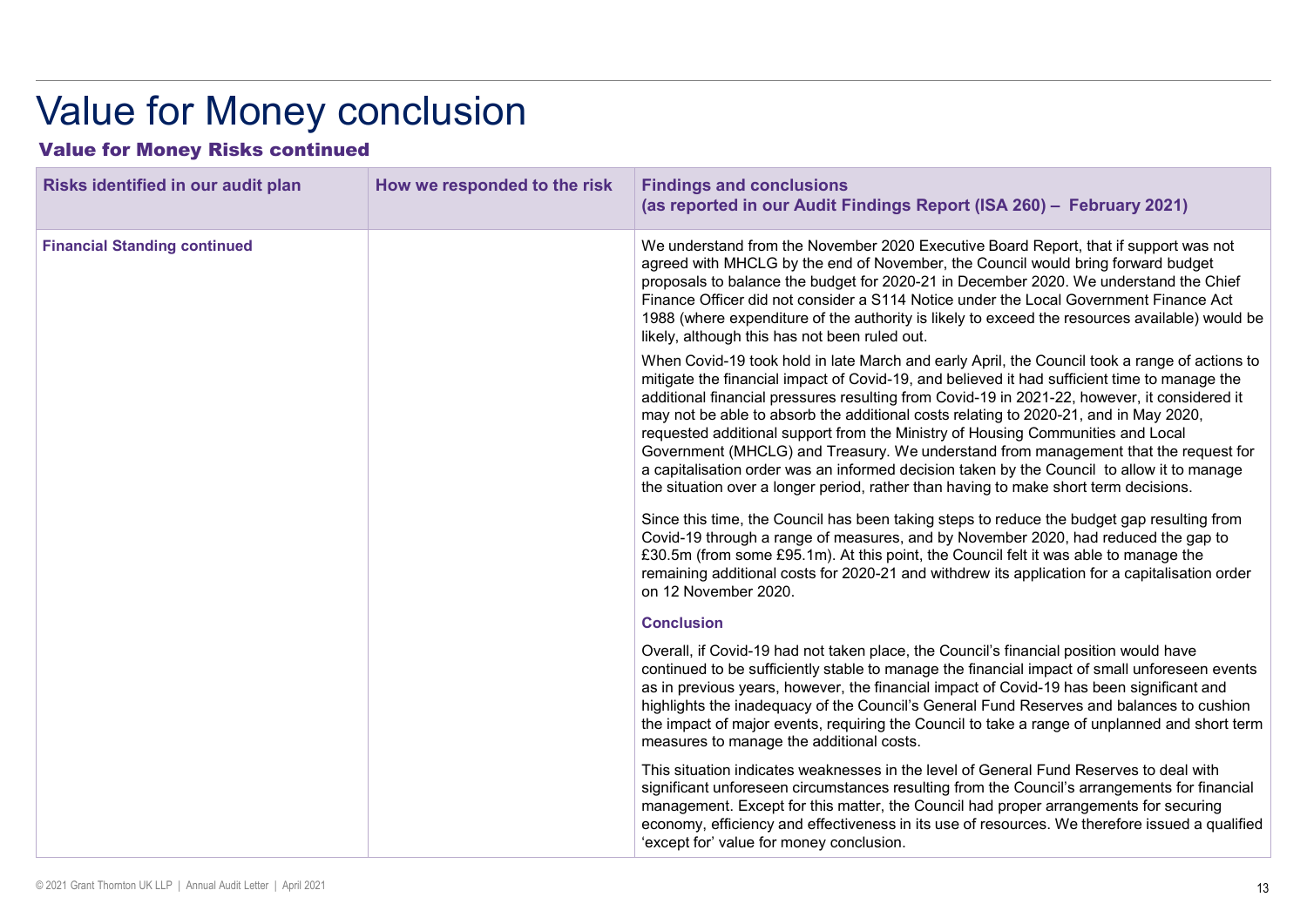| <b>Value for Money conclusion</b>      |                              |                                                                                                                                                                                                                                                                                                                                                                                                                                                                                                                                                                                                                                                                                                                                                                                                                                                                                                                                 |  |
|----------------------------------------|------------------------------|---------------------------------------------------------------------------------------------------------------------------------------------------------------------------------------------------------------------------------------------------------------------------------------------------------------------------------------------------------------------------------------------------------------------------------------------------------------------------------------------------------------------------------------------------------------------------------------------------------------------------------------------------------------------------------------------------------------------------------------------------------------------------------------------------------------------------------------------------------------------------------------------------------------------------------|--|
| <b>Value for Money Risks continued</b> |                              |                                                                                                                                                                                                                                                                                                                                                                                                                                                                                                                                                                                                                                                                                                                                                                                                                                                                                                                                 |  |
| Risks identified in our audit plan     | How we responded to the risk | <b>Findings and conclusions</b><br>(as reported in our Audit Findings Report (ISA 260) - February 2021)                                                                                                                                                                                                                                                                                                                                                                                                                                                                                                                                                                                                                                                                                                                                                                                                                         |  |
| <b>Financial Standing continued</b>    |                              | We have repeated our recommendation from last year, that the Council should consider the<br>adequacy of its reserves going forward and the appropriate level of balances which should<br>be linked to the approved MTFS and which should be reviewed each year. Additionally, the<br>Council should consider whether it has explored all possible options to further reduce<br>expenditure in all service areas, including discretionary spending.<br>In addition, we agreed a number of recommendations with management relating to the<br>delivery of a balanced outturn position for 2020/21, and an achievable and realistic budget for<br>2021/22 which can be delivered. As part of considering the 2021/22 budget, we will also<br>consider the Chief Finance Officer's Section 25 Report under the Local Government Act<br>2003 relating to the robustness of estimates and the adequacy of financial reserves. We also |  |
|                                        |                              | agreed to continue to meet on a monthly basis with the Council's Chief Finance Officer to<br>consider the actions being planned, taken and delivered to achieve savings in both 2020/21<br>and 2021/22 and to monitor the Council's financial position for both years.                                                                                                                                                                                                                                                                                                                                                                                                                                                                                                                                                                                                                                                          |  |
|                                        |                              | We reported that any deterioration in the Council's financial position for 2020/21 or planned<br>position for 2021/22, could lead us to consider exercising our additional statutory powers<br>under Part 5, Section 24, Schedule 7 (Paragraph 2) of the Local Audit and Accountability Act<br>2014 in respect of written recommendations.                                                                                                                                                                                                                                                                                                                                                                                                                                                                                                                                                                                      |  |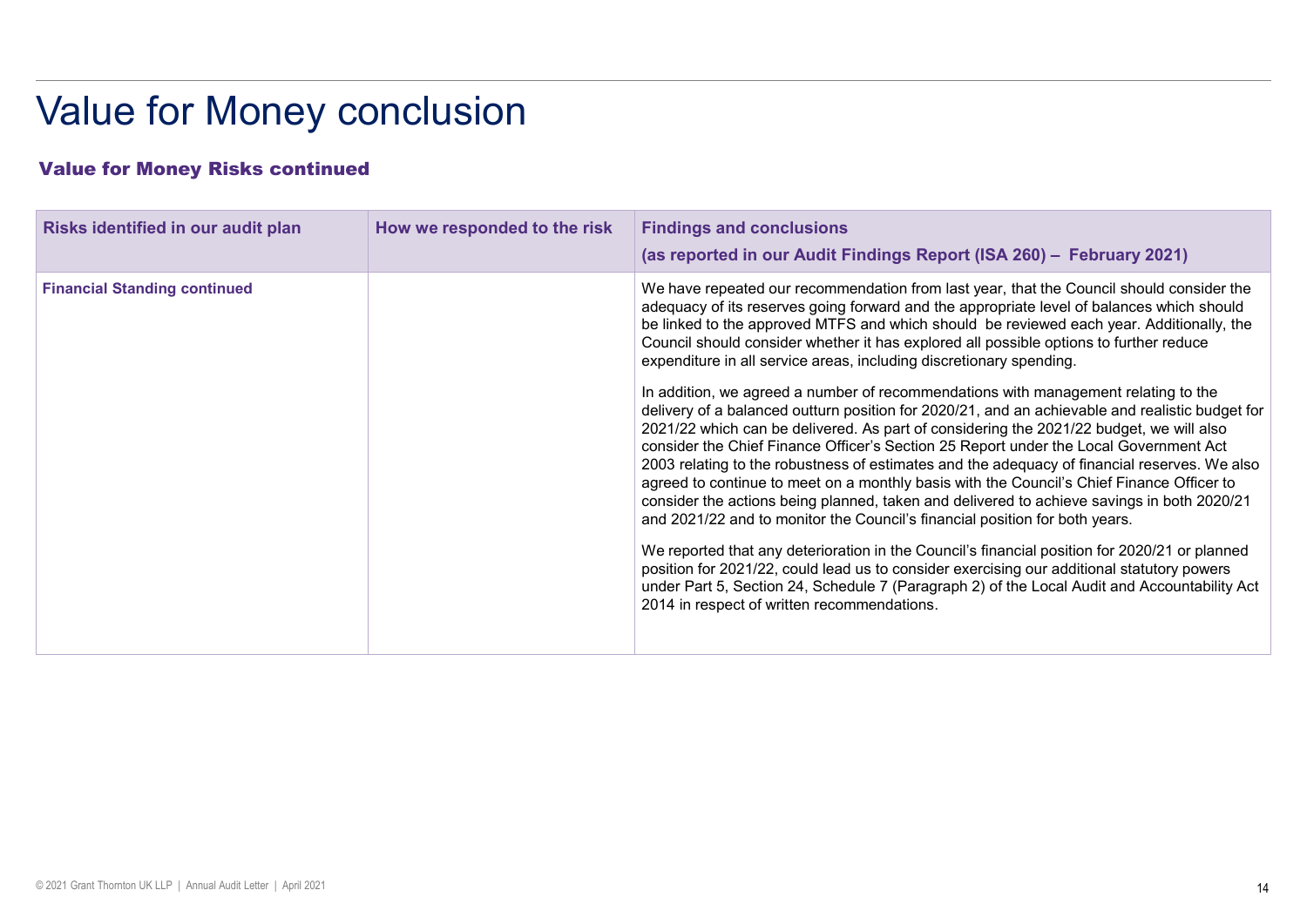| <b>Value for Money conclusion</b><br><b>Value for Money Risks continued</b>                                                                                                                                                                                                                                                                                                                                                                                                                                                                                                           |                                                                                                                                             |                                                                                                                                                                                                                                                                                                                                                                                                                                                                                                                                                                                                                                                                                                                                                                                                                                                                                                                                                                                                                                                                                                                                                                                                                                                                                                                                                                                                                                                                                                                                                                                                                                                                                                                                                                                                                                                                                                                                                                                                                                                                                                                                                                                                                                                                                                                                                                            |  |  |
|---------------------------------------------------------------------------------------------------------------------------------------------------------------------------------------------------------------------------------------------------------------------------------------------------------------------------------------------------------------------------------------------------------------------------------------------------------------------------------------------------------------------------------------------------------------------------------------|---------------------------------------------------------------------------------------------------------------------------------------------|----------------------------------------------------------------------------------------------------------------------------------------------------------------------------------------------------------------------------------------------------------------------------------------------------------------------------------------------------------------------------------------------------------------------------------------------------------------------------------------------------------------------------------------------------------------------------------------------------------------------------------------------------------------------------------------------------------------------------------------------------------------------------------------------------------------------------------------------------------------------------------------------------------------------------------------------------------------------------------------------------------------------------------------------------------------------------------------------------------------------------------------------------------------------------------------------------------------------------------------------------------------------------------------------------------------------------------------------------------------------------------------------------------------------------------------------------------------------------------------------------------------------------------------------------------------------------------------------------------------------------------------------------------------------------------------------------------------------------------------------------------------------------------------------------------------------------------------------------------------------------------------------------------------------------------------------------------------------------------------------------------------------------------------------------------------------------------------------------------------------------------------------------------------------------------------------------------------------------------------------------------------------------------------------------------------------------------------------------------------------------|--|--|
|                                                                                                                                                                                                                                                                                                                                                                                                                                                                                                                                                                                       |                                                                                                                                             |                                                                                                                                                                                                                                                                                                                                                                                                                                                                                                                                                                                                                                                                                                                                                                                                                                                                                                                                                                                                                                                                                                                                                                                                                                                                                                                                                                                                                                                                                                                                                                                                                                                                                                                                                                                                                                                                                                                                                                                                                                                                                                                                                                                                                                                                                                                                                                            |  |  |
| <b>Brexit</b><br>The UK left the European Union on 31<br>January 2020 with a transition period until 31<br>December 2020. There will be national and<br>local implications resulting from Brexit that will<br>impact on the Authority, which the Authority<br>will need to plan for.<br>We are aware of the Authority's planning for<br>Brexit from our consideration of the<br>Authority's arrangements as part of our prior<br>year VFM related work. For the current year,<br>we considered the Authority's on-going<br>arrangements and plans to mitigate any risks<br>on Brexit. | As part of our work we:<br>reviewed key financial and<br>operational documents<br>discussed key relevant matters<br>with senior management. | On 23rd June 2016, the UK voted to leave the European Union. Article 50 was triggered on<br>29th March 2017 and the UK formally left the EU on 31 January 2020. While the UK has<br>agreed the terms of its EU departure, both sides were agreeing their future relationship<br>during the transition period, which began immediately after the UK left the EU and ended<br>on 31 December 2020. During this 11-month period, the UK continued to follow all of the<br>EU's rules and its trading relationship remained the same.<br>Following the result of the June 2016 referendum, Leeds City Council's Executive Board<br>considered a report in July 2016 and approved the report outlining five main areas that the<br>council and its partners would focus on in the run-up to Brexit: 1. Maintaining momentum<br>on major development and infrastructure schemes, and economic growth projects; 2.<br>Supporting business and key institutions; 3. Creating a more tolerant and united city; 4.<br>Securing devolution; and 5. Providing confident, outward-looking leadership and image of<br>Leeds as an international city.<br>The majority of the council's work to prepare for Brexit has been undertaken as part of<br>normal business arrangements at the Council. However, co-ordination of activity has been<br>undertaken by the existing team based within the Chief Executive's Office and through the<br>Brexit officer working group. Regular reports have also been presented to the Executive<br>Board. There is also recognition that should an emergency situation arise, council officers<br>may need to be temporarily redeployed as part of response and recovery arrangements.<br>The Council has developed a strategic response plan to provide a framework to deal with<br>the uncertainty in the build up to and the response phase after the UK's exit. The plan is<br>structured around five key themes: 1. Infrastructure and supplies; 2. Business and<br>economic impact; 3. Community; 4. Media and communications and; 5. Organisational<br>impact. The response plan is able to be scaled up or down depending on the nature of the<br>UK's final exit from the EU. The response plan is consistent with planning at a West<br>Yorkshire level through the Local Resilience Forum (LRF) and national plans led by<br>government. |  |  |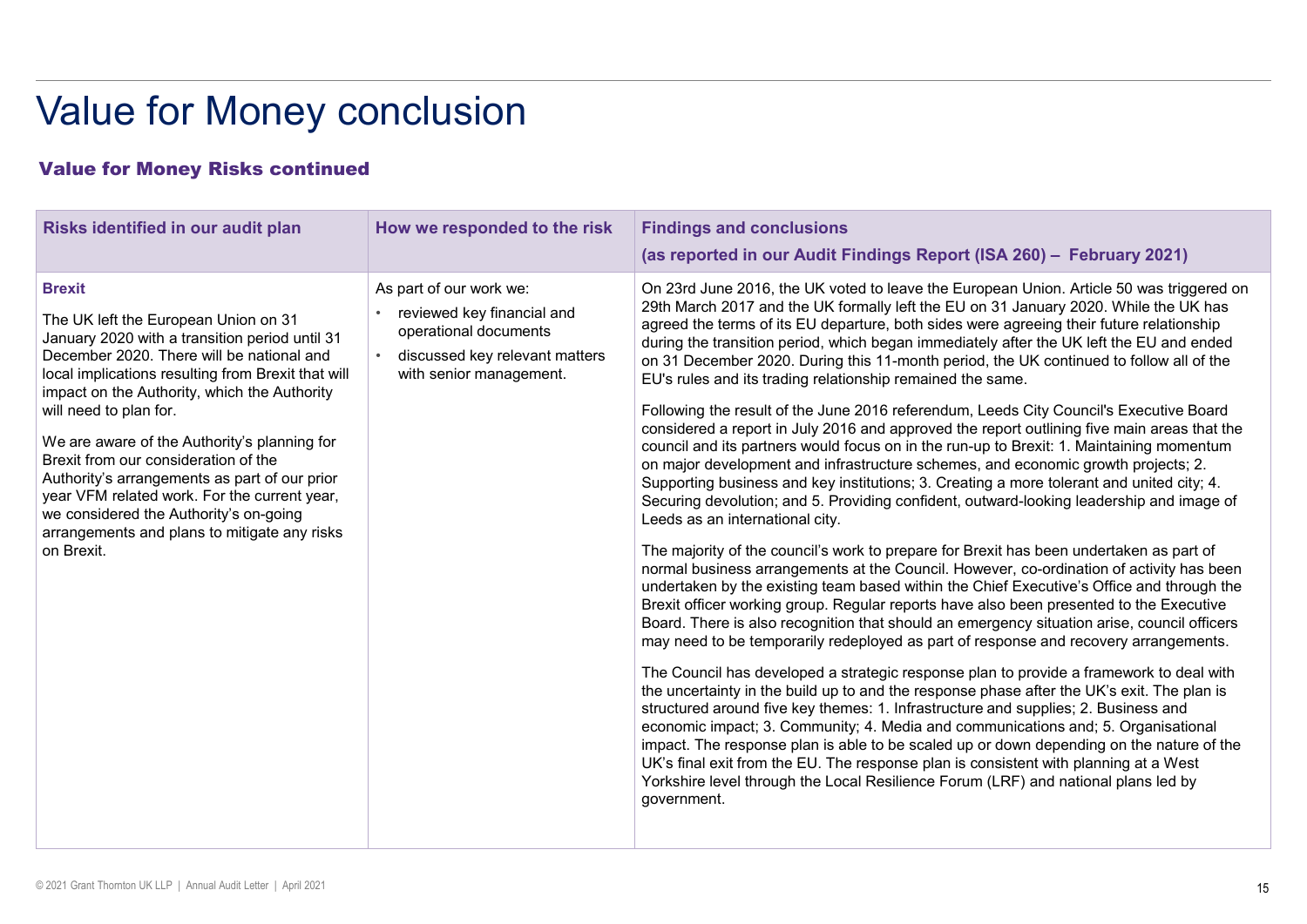| <b>Value for Money conclusion</b>      |  |                                                                                                                                                                                                                                                                                                                                                                                                                                                                   |  |  |
|----------------------------------------|--|-------------------------------------------------------------------------------------------------------------------------------------------------------------------------------------------------------------------------------------------------------------------------------------------------------------------------------------------------------------------------------------------------------------------------------------------------------------------|--|--|
| <b>Value for Money Risks continued</b> |  |                                                                                                                                                                                                                                                                                                                                                                                                                                                                   |  |  |
|                                        |  |                                                                                                                                                                                                                                                                                                                                                                                                                                                                   |  |  |
|                                        |  | (as reported in our Audit Findings Report (ISA 260) - February 2021)                                                                                                                                                                                                                                                                                                                                                                                              |  |  |
| <b>Brexit continued</b>                |  | <b>Conclusion</b>                                                                                                                                                                                                                                                                                                                                                                                                                                                 |  |  |
|                                        |  | The Council has continued to monitor Brexit developments following the referendum in<br>June 2016 and has continued to liaise with neighbouring authorities and other agencies to<br>ensure a co-ordinated approach to an EU exit through the West Yorkshire Local Resilience<br>Forum. The Council has developed a strategic response plan to provide a framework to<br>deal with the uncertainty in the build up to and the response phase after the UK's exit. |  |  |
|                                        |  | The Council recognises Brexit may impact on local businesses and set up a dedicated<br>page on Brexit on its website to support both individuals, businesses and people wanting to<br>apply to remain under the EU Settlement Scheme.                                                                                                                                                                                                                             |  |  |
|                                        |  | The Council continued to monitor developments and liaise with its partners to ensure it                                                                                                                                                                                                                                                                                                                                                                           |  |  |
|                                        |  | remained prepared for Brexit on 31 December 2020.                                                                                                                                                                                                                                                                                                                                                                                                                 |  |  |
|                                        |  | The Council has appropriate arrangements in place for managing both the local and national<br>implications resulting from Brexit as well as regular reporting to members.                                                                                                                                                                                                                                                                                         |  |  |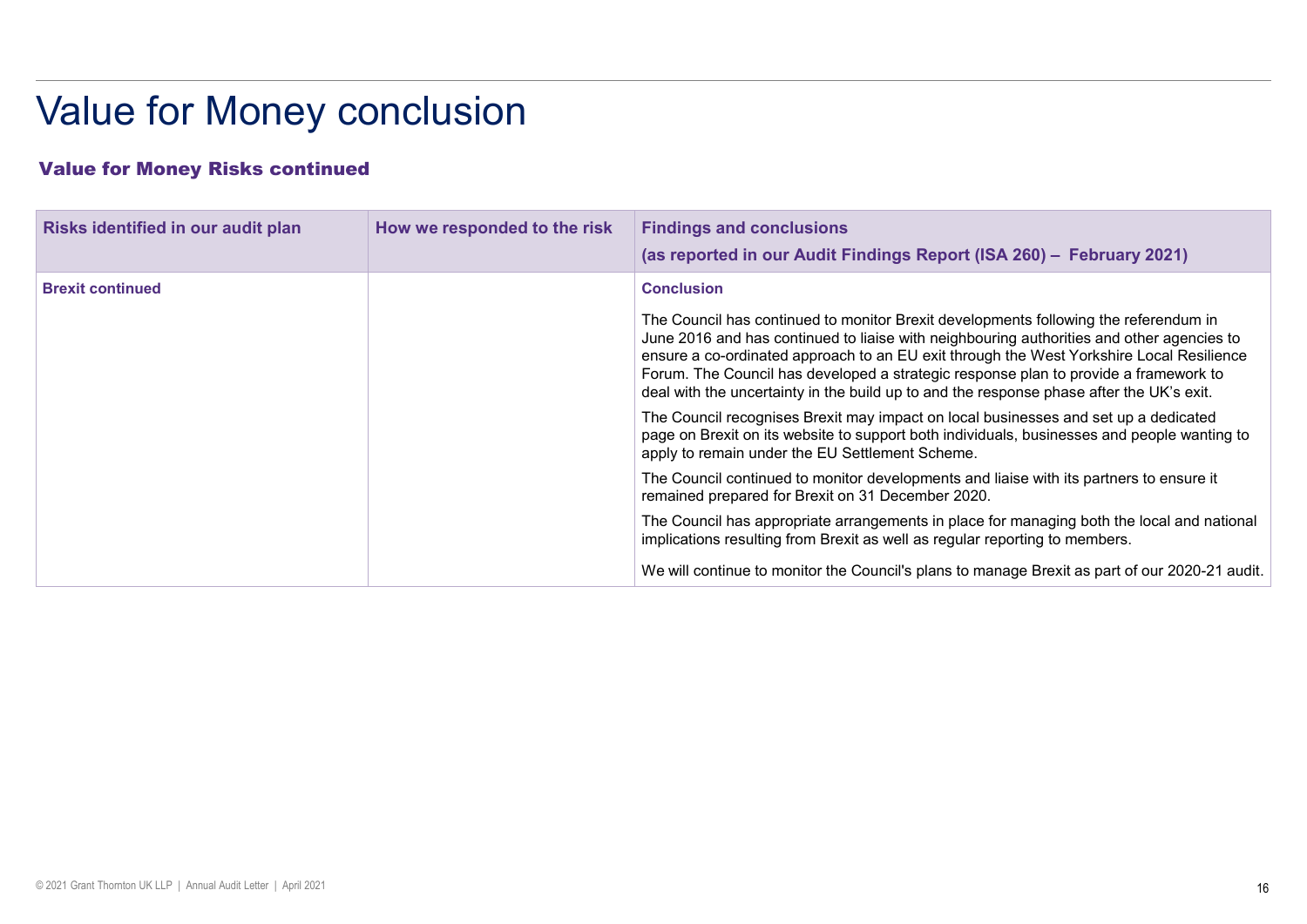## A. Reports issued and fees

#### Reports issued

| <b>Report</b>                  | Date issued                               | A:<br><b>PPE Valuation -</b><br>la<br>work of experts |
|--------------------------------|-------------------------------------------|-------------------------------------------------------|
| <b>Audit Plan</b>              | January 2020                              | l a<br>lοι<br>$\ket{e}$                               |
| Audit Plan Addendum            | April 2020                                | <b>Increased</b><br>challenge and<br>U                |
| Audit Findings (ISA260) Report | November 2020 and<br>updated January 2021 | İľ<br>depth of work<br>$\bullet$                      |
| <b>Annual Audit Letter</b>     | April 2021                                |                                                       |

#### Fees 2019-20

|                            | 2019-20 | 2019-20<br><b>Planned fee Actual fees Actual fees</b> | 2018-19 | 2017-18<br><b>Actual fees</b><br>(KPMG) | <b>New standards</b><br>and<br>developments   |
|----------------------------|---------|-------------------------------------------------------|---------|-----------------------------------------|-----------------------------------------------|
|                            |         |                                                       |         |                                         | Covid-19                                      |
| <b>PSAA</b> scale fee      | 178.604 | 178.604                                               | 178.604 | 231,953                                 |                                               |
| Audit fee variations       | *20.350 | **59.750                                              | 9.000   |                                         | <b>Additional</b><br>accounts audit<br>inputs |
| <b>Total proposed fees</b> | 198.954 | 238,354                                               | 187.604 | 231.953                                 |                                               |

#### Audit fee variation

| A. Reports issued and fees                                                                                                                                                                                                                                                                                                                                                                                                                                                                                    |                               |                                           |               |                                                                                                                                                        |                                               |                                                                                                                                                                                                                                                                                                                                                                                                                       | <b>Planned</b><br>variation | <b>Actual</b><br>variation |
|---------------------------------------------------------------------------------------------------------------------------------------------------------------------------------------------------------------------------------------------------------------------------------------------------------------------------------------------------------------------------------------------------------------------------------------------------------------------------------------------------------------|-------------------------------|-------------------------------------------|---------------|--------------------------------------------------------------------------------------------------------------------------------------------------------|-----------------------------------------------|-----------------------------------------------------------------------------------------------------------------------------------------------------------------------------------------------------------------------------------------------------------------------------------------------------------------------------------------------------------------------------------------------------------------------|-----------------------------|----------------------------|
| We confirm below our final reports issued and fees charged for the audit and the                                                                                                                                                                                                                                                                                                                                                                                                                              |                               |                                           |               |                                                                                                                                                        | <b>Area</b><br><b>Pensions - IAS 19</b>       | <b>Reason</b><br>The Financial Reporting Council has highlighted that the depth of                                                                                                                                                                                                                                                                                                                                    | £                           | £.                         |
| provision of non-audit services.<br><b>Reports issued</b>                                                                                                                                                                                                                                                                                                                                                                                                                                                     |                               |                                           |               |                                                                                                                                                        |                                               | work by audit firms in respect of IAS 19 needs to be enhanced<br>across local government audits. Accordingly, we have increased<br>the level of scope and coverage in respect of IAS 19 this year to<br>reflect this.                                                                                                                                                                                                 | 3,500                       | 10,000                     |
| <b>Report</b>                                                                                                                                                                                                                                                                                                                                                                                                                                                                                                 |                               |                                           | Date issued   |                                                                                                                                                        | <b>PPE Valuation -</b>                        | As above, the Financial Reporting Council has highlighted that<br>auditors need to improve the depth of work on PPE valuations                                                                                                                                                                                                                                                                                        |                             | 15,000                     |
| <b>Audit Plan</b>                                                                                                                                                                                                                                                                                                                                                                                                                                                                                             |                               |                                           | January 2020  |                                                                                                                                                        | work of experts                               | across the sector. We have increased the volume and scope of<br>our audit work to reflect this including the use of a valuation<br>expert.                                                                                                                                                                                                                                                                            |                             |                            |
| Audit Plan Addendum                                                                                                                                                                                                                                                                                                                                                                                                                                                                                           |                               |                                           | April 2020    |                                                                                                                                                        | <b>Increased</b><br>challenge and             | To meet the higher threshold set by the FRC, we have<br>undertaken additional work and challenge in the following areas,                                                                                                                                                                                                                                                                                              |                             | 7,500                      |
| Audit Findings (ISA260) Report<br>November 2020 and<br>updated January 2021<br><b>Annual Audit Letter</b><br>April 2021                                                                                                                                                                                                                                                                                                                                                                                       |                               |                                           | depth of work | including:<br>• information provided by the entity (IPE)<br>• journals<br>• management review of controls<br>• accounting estimates<br>• going concern |                                               |                                                                                                                                                                                                                                                                                                                                                                                                                       |                             |                            |
|                                                                                                                                                                                                                                                                                                                                                                                                                                                                                                               |                               |                                           |               |                                                                                                                                                        |                                               |                                                                                                                                                                                                                                                                                                                                                                                                                       |                             |                            |
| Fees 2019-20                                                                                                                                                                                                                                                                                                                                                                                                                                                                                                  |                               |                                           |               |                                                                                                                                                        |                                               | • related parties and similar areas.                                                                                                                                                                                                                                                                                                                                                                                  |                             |                            |
|                                                                                                                                                                                                                                                                                                                                                                                                                                                                                                               | 2019-20<br><b>Planned fee</b> | 2019-20<br><b>Actual fees Actual fees</b> | 2018-19       | 2017-18<br><b>Actual fees</b><br>(KPMG)                                                                                                                | <b>New standards</b><br>and<br>developments   | This includes preparations for IFRS16, new lease arrangements<br>and other developments. The additional work undertaken was<br>less than expected given IFRS16 was deferred.                                                                                                                                                                                                                                          | 2,500                       | 1,500                      |
|                                                                                                                                                                                                                                                                                                                                                                                                                                                                                                               | £                             | £                                         | £             | £                                                                                                                                                      | Covid-19                                      | Additional staffing costs associated with the impact of Covid-19<br>amounted to some £10,000 but we have absorbed 80% of this                                                                                                                                                                                                                                                                                         |                             | 2,000                      |
| PSAA scale fee                                                                                                                                                                                                                                                                                                                                                                                                                                                                                                | 178,604                       | 178,604                                   | 178,604       | 231,953                                                                                                                                                |                                               | and propose an additional £2,000.                                                                                                                                                                                                                                                                                                                                                                                     |                             |                            |
| Audit fee variations                                                                                                                                                                                                                                                                                                                                                                                                                                                                                          | *20,350                       | **59,750                                  | 9,000         |                                                                                                                                                        | <b>Additional</b><br>accounts audit<br>inputs | Additional work required in a number of areas including<br>agreeing the draft accounts to the Council's ageing FMS<br>system; resolving queries relating to the Council's PFI schemes;                                                                                                                                                                                                                                |                             | 10,000                     |
| <b>Total proposed fees</b><br><b>Audit fee variation</b>                                                                                                                                                                                                                                                                                                                                                                                                                                                      | 198,954                       | 238,354                                   | 187,604       | 231,953                                                                                                                                                |                                               | resolving accounting queries relating to Merrion House<br>(including a prior period adjustment); resolving issues relating to<br>the Headingley lease in respect of the cricket and rugby clubs.                                                                                                                                                                                                                      |                             |                            |
| As outlined in our Audit Plan, the 2019-20 scale fee published by PSAA of £178,604<br>assumes that the scope of the audit does not significantly change. There are a<br>number of areas where the scope of the audit has changed, which has led to<br>additional work. This was reported in our Audit Plan dated 9 January 2020. We also<br>highlighted in the ISA260 Report in November and January that we anticipated a<br>further fee variation of c20% upon completion of our audit. We have now updated |                               |                                           |               |                                                                                                                                                        | <b>Additional VFM</b><br>inputs               | Increased VFM work reviewing the Council's financial standing<br>given the significant impact of Covid-19 and the pressures to<br>balance the budget for 2020-21 and 2021-22. This includes<br>senior input from the engagement lead, senior manager and<br>review partner as well as review by the Firm's VFM National<br>Consistency Panel. This work remains on-going and will<br>continue into the 2020-21 audit. |                             | 13,750                     |
| our fee variation to reflect the actual outturn as summarised in the following table.<br>Fee variations are subject to PSAA approval.                                                                                                                                                                                                                                                                                                                                                                         |                               |                                           |               |                                                                                                                                                        | <b>Overall fee</b><br>variation               |                                                                                                                                                                                                                                                                                                                                                                                                                       | $*20,350$                   | **59,750                   |
| © 2021 Grant Thornton UK LLP   Annual Audit Letter   April 2021                                                                                                                                                                                                                                                                                                                                                                                                                                               |                               |                                           |               |                                                                                                                                                        |                                               |                                                                                                                                                                                                                                                                                                                                                                                                                       |                             | 17                         |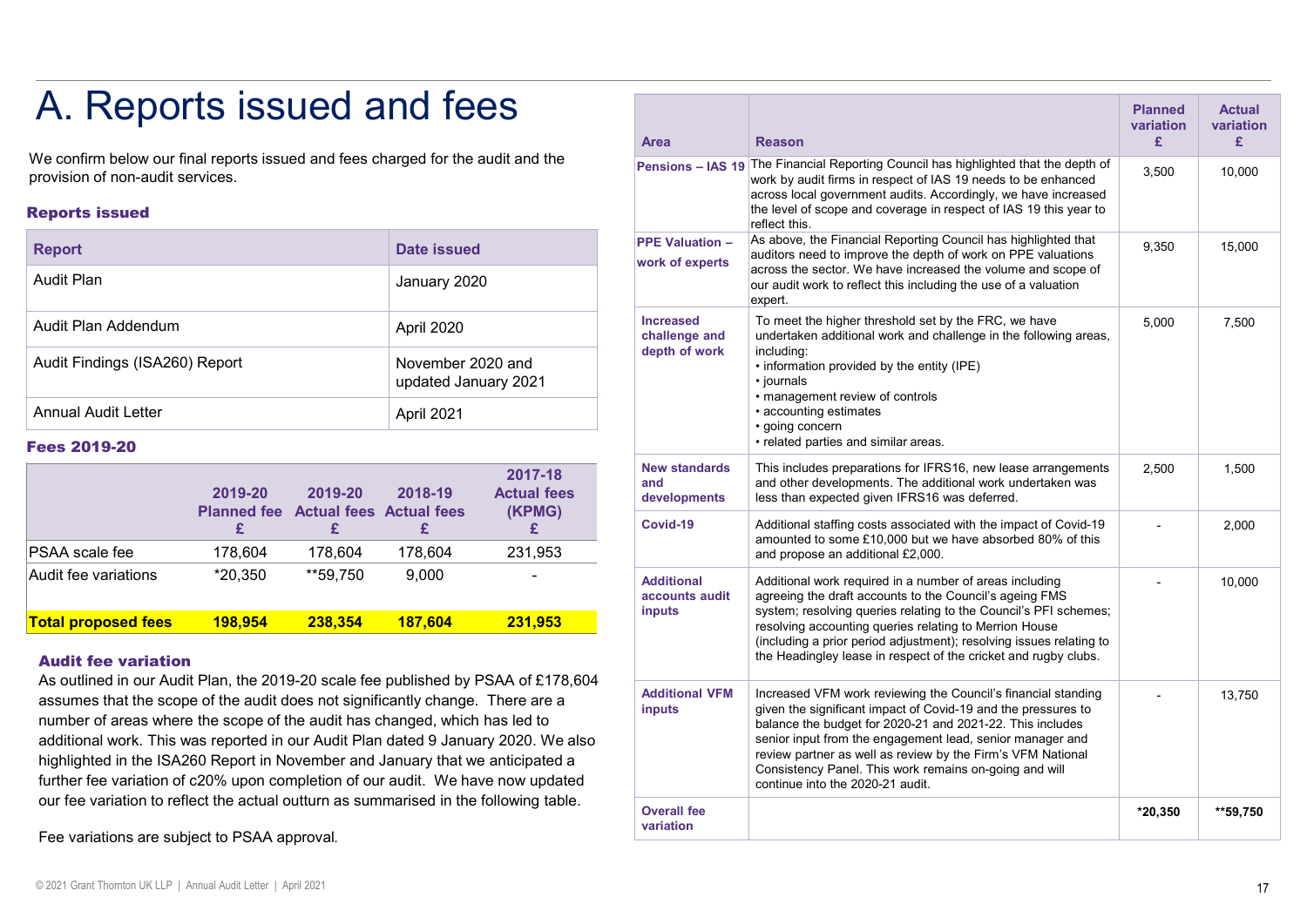### A. Reports issued and fees continued

#### \*Audit fee variation

Our Audit Plan included a fee variation for £20,350 to take into account the additional audit work to be performed in relation to PPE, pensions and key areas of estimate and judgement.<br>Over the past year the current Covidstatements for 2019-20 has been multifaceted. This includes:

- A. Reports issued and fees continued<br>"Audit fee variation<br>Over Audit Pan included a fee variation for £20,350 to take into account the additional audit work to be performed in relation to PPE, pensions and key areas of est A. Reports issued and fees continued the account of the mindle of the account the additional audit work to be performed in relation to PPE, pensions and key areas of estimate and judgement.<br>Over Audit Plan included a fee v the financial statements level in respect of Covid-19 necessitating the issuing of an addendum to our original Audit Plan as well as additional work on areas such as going concern and disclosures in accordance with IAS1 particularly in respect to material uncertainties.
- **A. Reports issued and fees continued**<br><sup>2</sup>Audit face variation of respective and fees and a significant impact on all of our lives, both at work and a home. The impact of Covid-19 on the audit of the financial outer the pa wall Reprise a few are incomediate and the reductions and activity and the reduction in economic activity and the reduction in equilibratic set are interest to the pact we are in the reduction in the reduction in the rest of Matter in the Audit Report in respect of the material uncertainty around the valuation of land and buildings and investment properties as a direct impact of Covid-19 as reported by the Council's valuers, and the material uncertainty in respect of some valuations of level 3 private equity and pooled property funds identified by the West Yorkshire Pension Fund auditor as result of Covid-19. A. Reports issued a consider a fees continued in white pair and the set is consider the principal relation of  $\mathbb{P} \mathbb{F}_r$  persions and key areas of estimate and judgment. Our dust the induction of the model of the var A. Reports issue and  $\epsilon$  and fees continued<br>our And its unviation of the constrained and the section and the months and note the financial section and by seas of estimate and judgement.<br>Our And Ten underlyine this includ "Audit fee variation for E20.350 to take into account the additional audit work to be performed in relation to PPE, persions and key resears of existing the and a result of the above increased to prove the past yas the co Management's assumptions and estimates - there is increased uncertainty over many estimates including property, pension and other informations are increased in the reduction in economic activity and we are required to und stimates including property, pension and other investment valuations. Many of these<br>terstand and challenge the assumptions applied by management. We included an I<br>of and and buildings and investment properties as a direct timates including property, pension and other investment valuations. Many of these<br>firstand and challenge the assumptions applied by management. We included an Emphasis<br>1 fand and buildings and investment properties as a
- the sustainable resource deployment element of the VFM criteria necessitating enhanced and more detailed reporting in our ISA260. This has been particularly more so at Leeds City Council given the significant impact of Covid-19 and the pressures to balance the budget for 2020-21 and 2021-22.

been a recognition that audits will take longer with commercial audit deadlines also being extended by 4 months and NHS deadlines by a month. The FRC has also issued quidance to companies and auditors setting out its expectation that audit standards remain high and of additional work needed across all audits. The link attached https://www.frc.org.uk/covid-19 guidance-and-advice (see guidance for auditors) sets out the expectations of the FRC. or water in ure Award report in the spectra or the material uncertainty in respect of some valuations of shorts equilibration of 2016. This has increased the amount of the Council's values, and the material uncertainty i For the exercise of the considered whether non-audit services might be perceived as a threat to our independence of audited beopology. This has been particularly more so at Leeds City for 2020-21 and 2021-22.<br>This has been

with the Chief Finance Officer, noting the expected variation of 20% of the above planned fee, taking the proposed fee to £238,354. Please note that all proposed additional fee variations are subject to approval by PSAA in line with the Terms of Appointment.

#### Fees for non-audit services

| Council given the significant impact of Covid-19 and the pressures to balance the budget for 2020-21 and 2021-22.      |        | Financial resilience assessment – we have been required to consider the financial resilience of audited bodies. This has increased the a<br>the sustainable resource deployment element of the VFM criteria necessitating enhanced and more detailed reporting in our ISA260. Th                                                                                                                                                |
|------------------------------------------------------------------------------------------------------------------------|--------|---------------------------------------------------------------------------------------------------------------------------------------------------------------------------------------------------------------------------------------------------------------------------------------------------------------------------------------------------------------------------------------------------------------------------------|
| uidance-and-advice (see guidance for auditors) sets out the expectations of the FRC.                                   |        | Ve have been discussing this issue with PSAA over recent months and note these issues are similar to those experienced in the commerc<br>een a recognition that audits will take longer with commercial audit deadlines also being extended by 4 months and NHS deadlines by a n<br>ompanies and auditors setting out its expectation that audit standards remain high and of additional work needed across all audits. The lir |
| ariations are subject to approval by PSAA in line with the Terms of Appointment.<br><b>Fees for non-audit services</b> |        | is a result of the above, increased costs have been incurred due to the additional time taken to deliver the audit this year. We have discus<br>/ith the Chief Finance Officer, noting the expected variation of 20% of the above planned fee, taking the proposed fee to £238,354. Please<br><b>Non- audit services</b>                                                                                                        |
| <b>Service</b>                                                                                                         | Fees £ | For the purposes of our audit we have made<br>teams providing services to the Council. The                                                                                                                                                                                                                                                                                                                                      |
| <b>Audit related services:</b>                                                                                         |        | services which were identified.                                                                                                                                                                                                                                                                                                                                                                                                 |
| None                                                                                                                   |        | We have considered whether non-audit serv                                                                                                                                                                                                                                                                                                                                                                                       |
| <b>Non-Audit related services:</b>                                                                                     |        | independence as the Council's auditor and<br>are put in place.                                                                                                                                                                                                                                                                                                                                                                  |
| - CFO Insights                                                                                                         | 17,500 |                                                                                                                                                                                                                                                                                                                                                                                                                                 |
|                                                                                                                        |        | The above non-audit services are consistent wi<br>non-audit work to your auditor.                                                                                                                                                                                                                                                                                                                                               |
| 2021 Crapt Thorpton UK LLD   Annual Audit Letter   April 2021                                                          |        |                                                                                                                                                                                                                                                                                                                                                                                                                                 |
|                                                                                                                        |        |                                                                                                                                                                                                                                                                                                                                                                                                                                 |

- teams providing services to the Council. The table alongside summarises all non-audit services which were identified.
- independence as the Council's auditor and have ensured that appropriate safeguards are put in place.

The above non-audit services are consistent with the Council's policy on the allotment of non-audit work to your auditor.